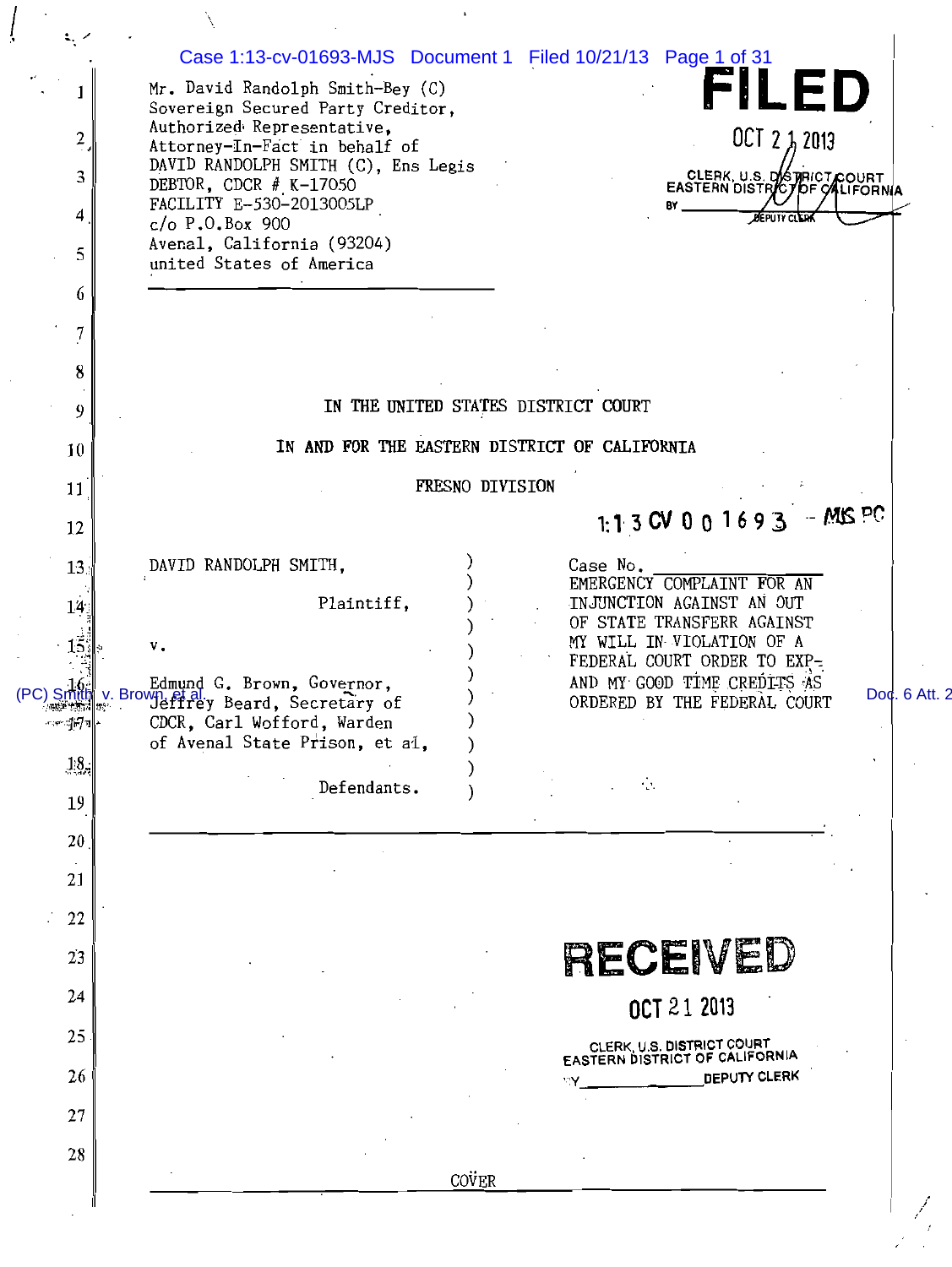Case 1:13-cv-01693-MJS Document 1 Filed 10/21/13 Page 2 of 31

# IN THE UNITED STATES DISTRICT COURT

# FOR THE EASTERN DISTRICT OF CALIFORNIA

DAVID RANDOLPH SMITH (C)

(Name of Plaintiff)  $c/o$  P.O.Box 900 (Address of Plaintiff)

DAVID RANDOLPH SMITH (C)

VS.

Edmund G. Brown J.Jr. Governor

Jeffrey Beard, Secretary of CDCR

Carl Wofford, Warden Avenal Prison

(Names of Defendants)

I. Previous Lawsuits:

A. Have you brought any other lawsuits while a prisoner:  $\mathbf{X}$  Yes

B. If your answer to A is yes, how many?:  $2^{\circ}$ Describe the lawsuit in the space below. (If there is more than one lawsuit, describe the additional lawsuits on another piece of paper using the same outline.)

1. Parties to this previous lawsuit:

Plaintiff Mr. David Randolph: of the Smith-Bey Family

Defendants James B. Pierce, Steve Cooley, Ronald Geltz, Ida-Thedford, James D. Hartley, Matthew Cate, Kamala D. Harris and Edmund G. Brown, Jr. FORM TO BE USED BY A PRISONER IN FILING A COMPLAINT UNDER THE CIVIL RIGHTS ACT, 42 U.S.C. § 1983 Rev'd 5/99

**COMPLAINT** MOTION FOR AN INJUNCTION AGAINST OUT OF STATE, TRANS-FER-AGAINST MY WILL IN VIO-LATION OF A FEDERAL COURT ORDER TO EXPAND MY GOOD TI-ME CREDITS AS SO ORDERED:

 $\Box$  No

(Case Number)

1.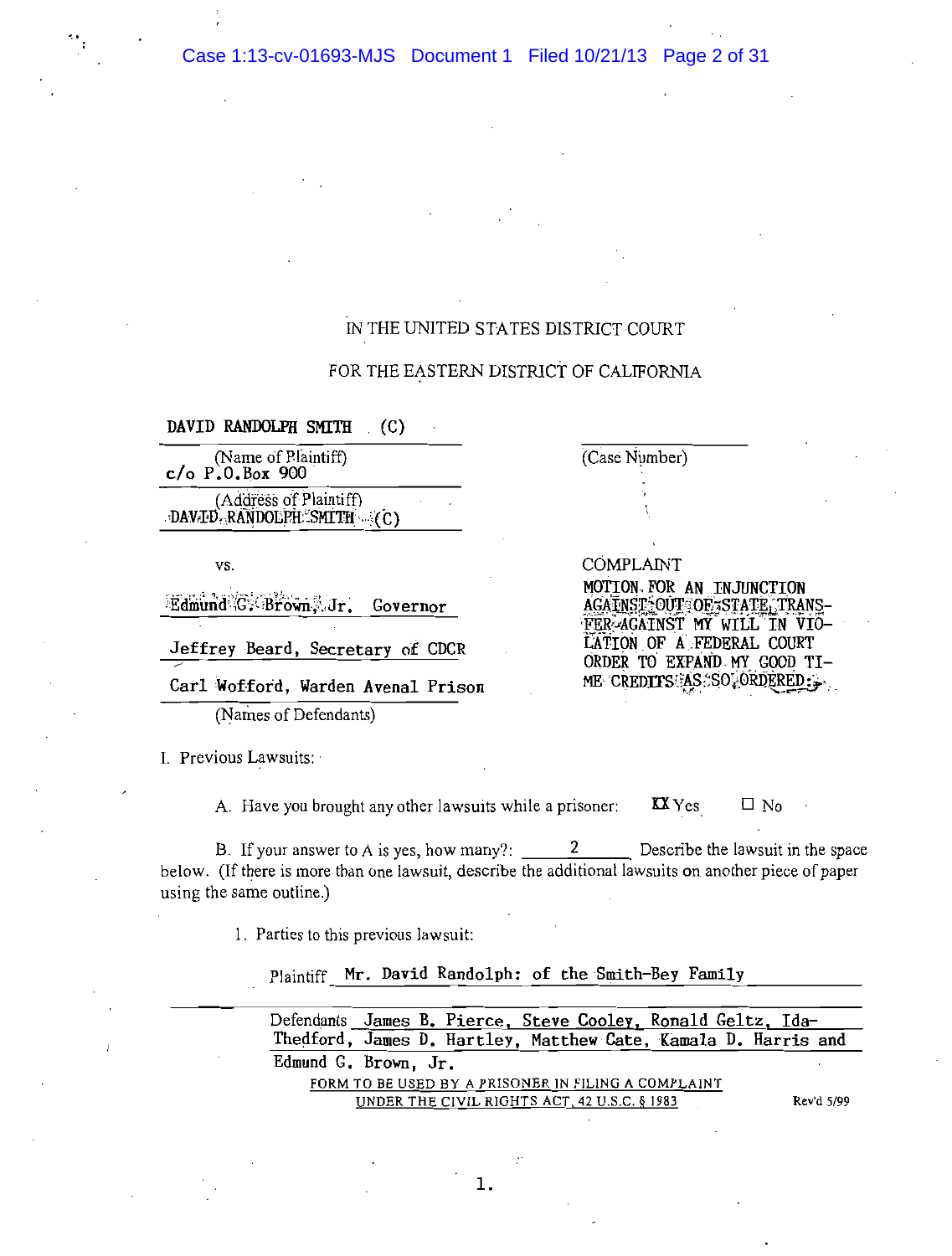ATTACHMENT TO PAGE ONE"

From 1. Previous Lawsuites:

The parties to the first lawsuite are as follows:

Ira Kristal, Doctor who was employed by Avenal state Prison about the year of 2009; Kathy Mendoza-Powers, Warden who was also employed by Avenal State Prison in the year of 2009. This case was filed due to the doctors faliure to treat me in a timely manner causing great injury to my right foot.

The case was later dismissed because I did not file a timely response to a motion that the District Attorney claimed that he sent me but I never received it.

The Judge in this case was the Honorable Peter M. Schultz of the Hanford Superior Court, and the District Attorney was James C. Philips, Deputy District Attorney of Sacramento

The most resent lawsuite is an on going issue in which James B. Pierce, Judge of the Superior Court of Los angeles County, Long beach Division; Steve cooley, Ronald Geltz Ida Thedford, Jame D. Hartley Matthew Cate Kamala D. Harris and Governor, Edmund G. Brown have all failed to respond to my Private Administrative Process for over a year.

I Will be filing this matter in the Central District Court of Los angeles once this honorable District Court grants my injunction and stay the out of state move

74 day of  $OC\rightarrow$ be  $\sim$  2013, at Executed this Avena1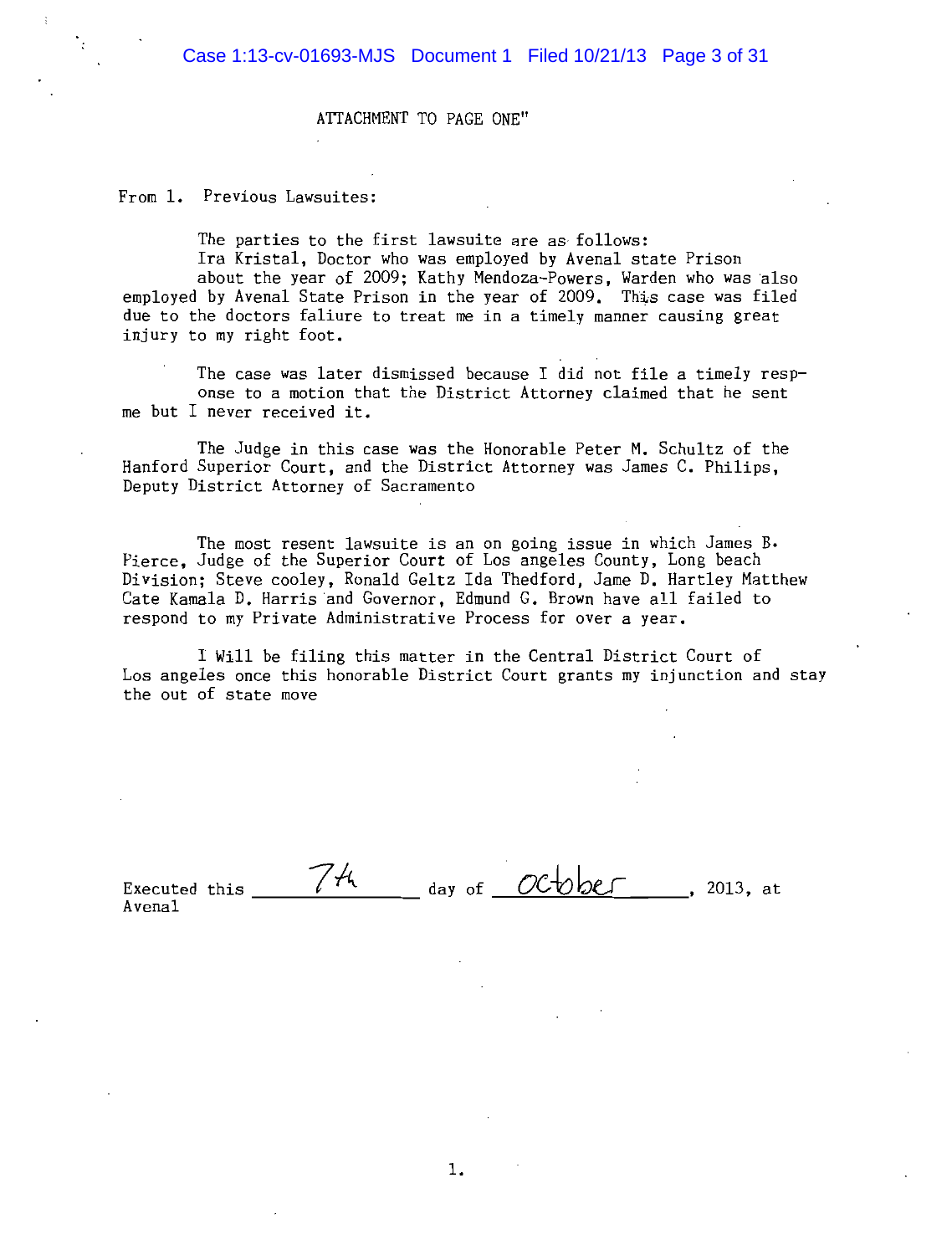| SUPERIOR COURT OF THE STATE OF CALIFORNIA, SOUTH DISTRICT OF                                                                                   |                                       |                 |
|------------------------------------------------------------------------------------------------------------------------------------------------|---------------------------------------|-----------------|
| NA02237603<br>3. Docket Number                                                                                                                 |                                       |                 |
| James B. Pierce<br>4. Name of judge to whom case was assigned                                                                                  |                                       |                 |
| 5. Disposition (For example: Was the case dismissed? Was it appealed? Is it still pending?)<br>The Court claimed the no action would be taken. | It is Pending                         |                 |
| 6. Approximate date of filing lawsuit June 24th, 2009                                                                                          |                                       |                 |
| 7. Approximate date of disposition __ A11 parties failed to Respond                                                                            |                                       |                 |
| II. Exhaustion of Administrative Remedies                                                                                                      |                                       |                 |
| A. Is there a grievance procedure available at your institution?                                                                               | $\mathbf{X} \mathbf{Y}_{\mathrm{ES}}$ | □ No            |
| B. Have you filed a grievance concerning the facts relating to this complaint?                                                                 |                                       |                 |
| $\cdot$ N/A<br>If your answer is no, explain why not                                                                                           | $\texttt{XXYes}$                      | $\square$ No    |
| N/A                                                                                                                                            |                                       |                 |
| C. Is the grievance process completed?                                                                                                         | $\Box$ Yes                            | $\mathbf{E}$ No |
| III. Defendants                                                                                                                                |                                       |                 |

2. Court (if Federal Court, give name of District; if State Court, give name of County)

(In Item A below, place the full name of the defendant in the first blank, his/her official position in the second blank, and his/her place of employment in the third blank. Use item B for the names, positions and places of employment of any additional defendants.)

A. Defendant Edmund G. Brown, Jr. is employed as Governor Sacramento, California State Capital at  $\sim 10$ 

B. Additional defendants Jeffrey Beard, Secretary of CDCR in Sacremento, Carl Wofford, Warden of Avenal State Prison, B. Sunamoto, Captain of Facility E Yard Avenal State Prison, F. Aguiar, CCI; Trujillo-Vi-11a, CCI; Mrs. Hatten, CCI; Richards, CCI Mrs. Mendez CCI and CCII Aguire, et al, All employed at Avenal State Prison In Kings County, California Other Defendant (s) will be added at a later date pending their names.

 $\mathcal{G}$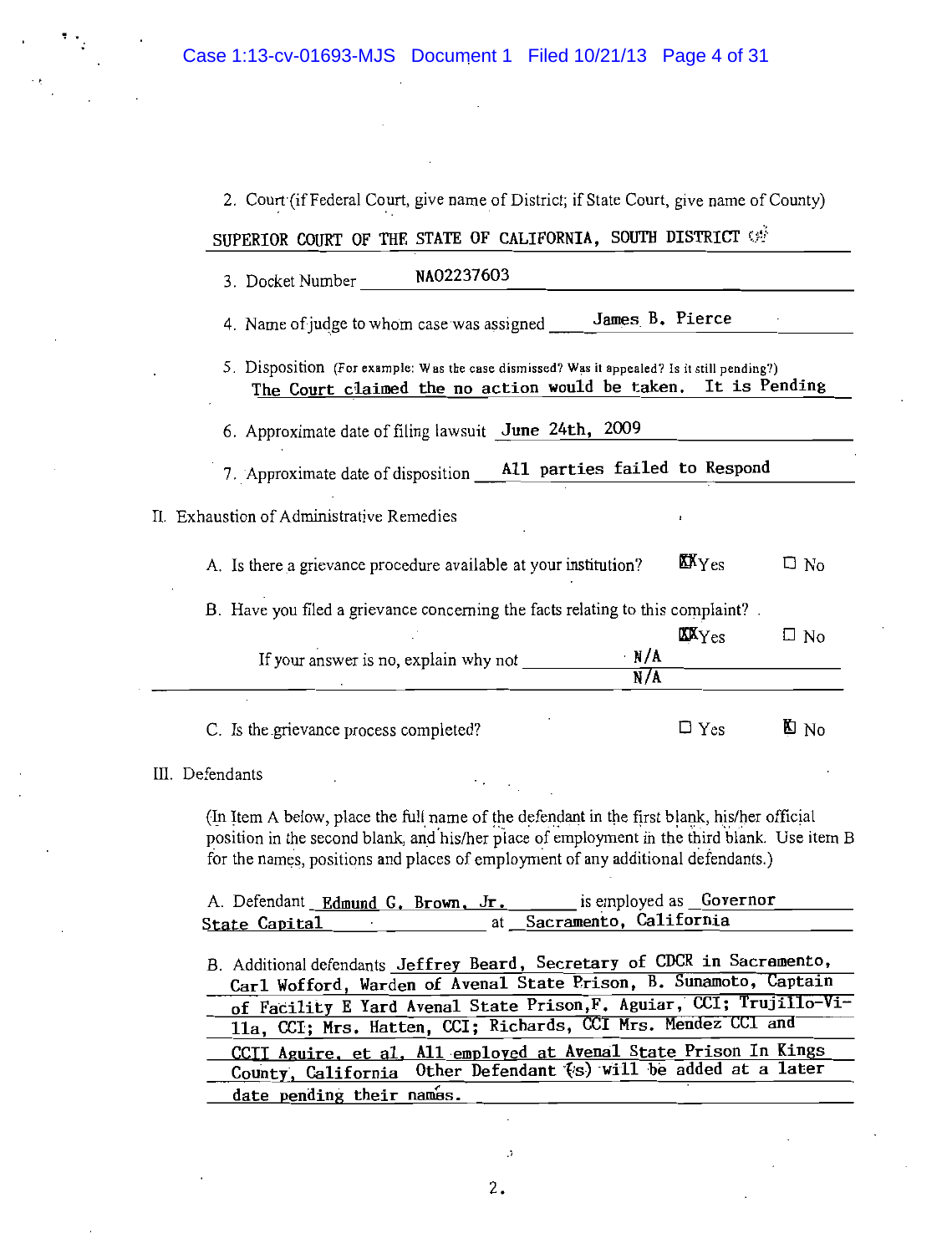#### $\mathbf{IV}_{-}$ Statement of Claim

(State here as briefly as possible the facts of your case. Describe how each defendant is involved, including dates and places. Do not give any legal arguments or cite any cases or statutes. Attach extra sheets if necessary.)

On September 12th, 2013, Counselor CCI Mr. Trujillo-Villa issued a

document threatening to force California Inmates with out of State Transferrs. On September 18th. I was interviewded by CCI Counselor Mr. F. Aguiar, who informed me that I would be going through a classification hearing to be sent out of State. This counselor also told me that the threat of sending inmates to other States was pending on the Three (3) Judge Court if they would allow it. The State was ordered by the three (30 Judge Court to release and greatly "Increase the time credits for all inmates across the Board Prospective and Retroactive from the time of Sentence.  $0$ ver

V. Relief.

(State briefly exactly what you want the court to do for you. Make no legal arguments. Cite no cases or statutes.)

I am requesting from this Honorable Court an Injunction and Exemption from being moved to another State or Prison in California for at lest one Year of this Courts Order. The State, All named parties to this matter have failed to Honor the Three (3) Judge Court Order to Release. Due to my Case factors and the Nature of my crime any move would place me at risk as I have made this very clear to all staff in this matter.. I am seeking relief from the Superior Court due to the faliure of the State and its actors not following the Three (3) Judge Courts Order. See Attached

4 day of October Signed this  $7$ (Signature of Plaintiff) I declare under penalty of perjury that the foregoing is true and correct.

(Signature of Plaintiff)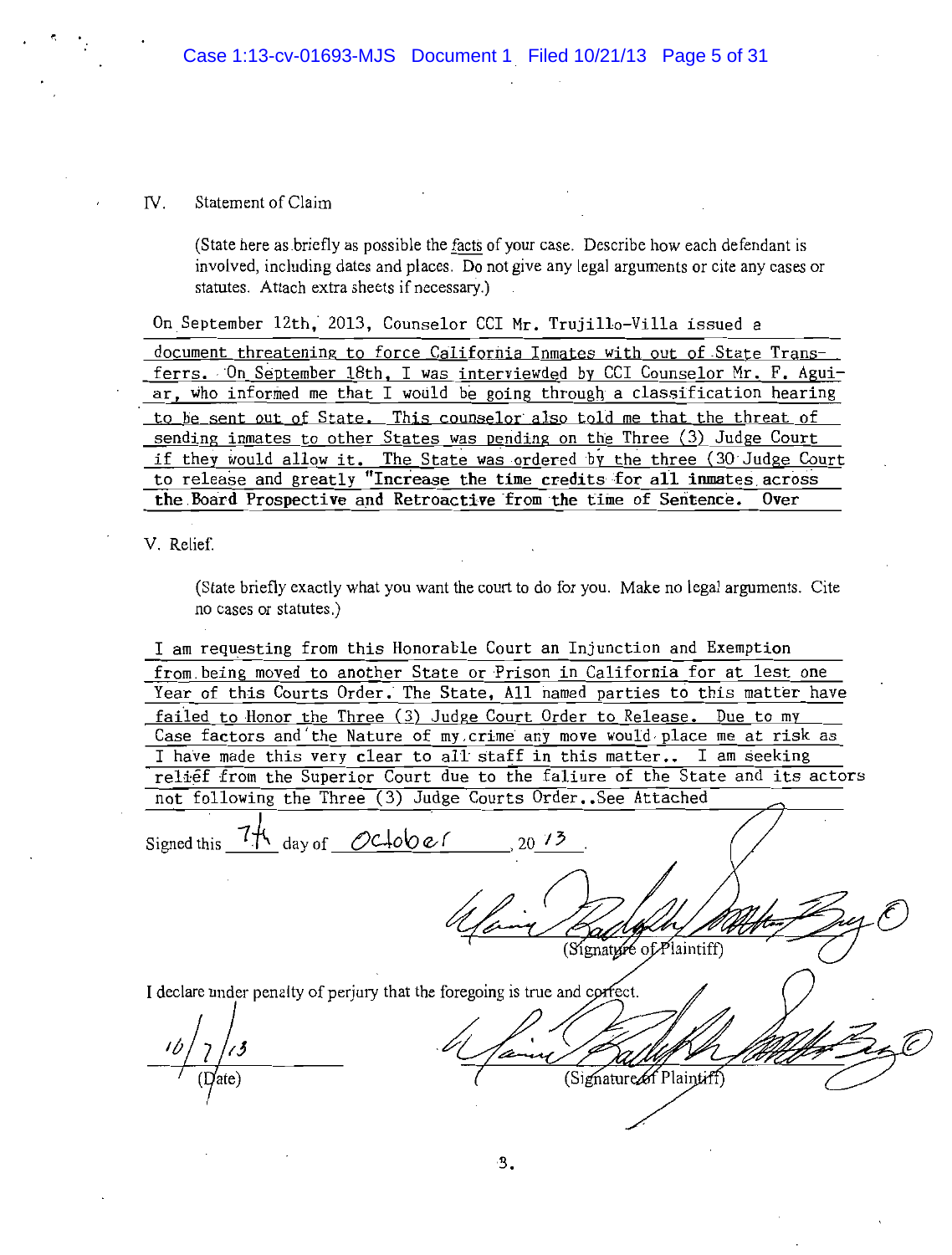### CONTINUED FROM IV. STATEMENT OF CLAIM

Please see Exhibit A, which is a copy of the order from the Three (3) Judge Court. The State is in violation of this order and atempting to force the Court to allow them to send inmates out of State and away from our families.

This would mean high phone bills calling from another State to my kids and other family and friends.

I am only asking this Court for a year to complete my Superior Court Habeas Corpus on the U.S. Supreme Court's Ruling against the State and its Order to Greatly Increase all inmates time credits back to the time each of us were sentenced.

## CONTINUED FROM V. RELIEF.

As stated in this complaint above. I only seek relief for an injunction for no more than one year from this Honorable Court just to complete my Superior Court Process. I ask that the Order from the Court make very clear to all staff at Avenal State Prison not Threaten, nor Harass me while I am appealing the above matter. I request that this Injunction last only until the date of this filing next year date ending.

7th day of  $Ochober$ , 2013, at Avenal Executed this California.

4.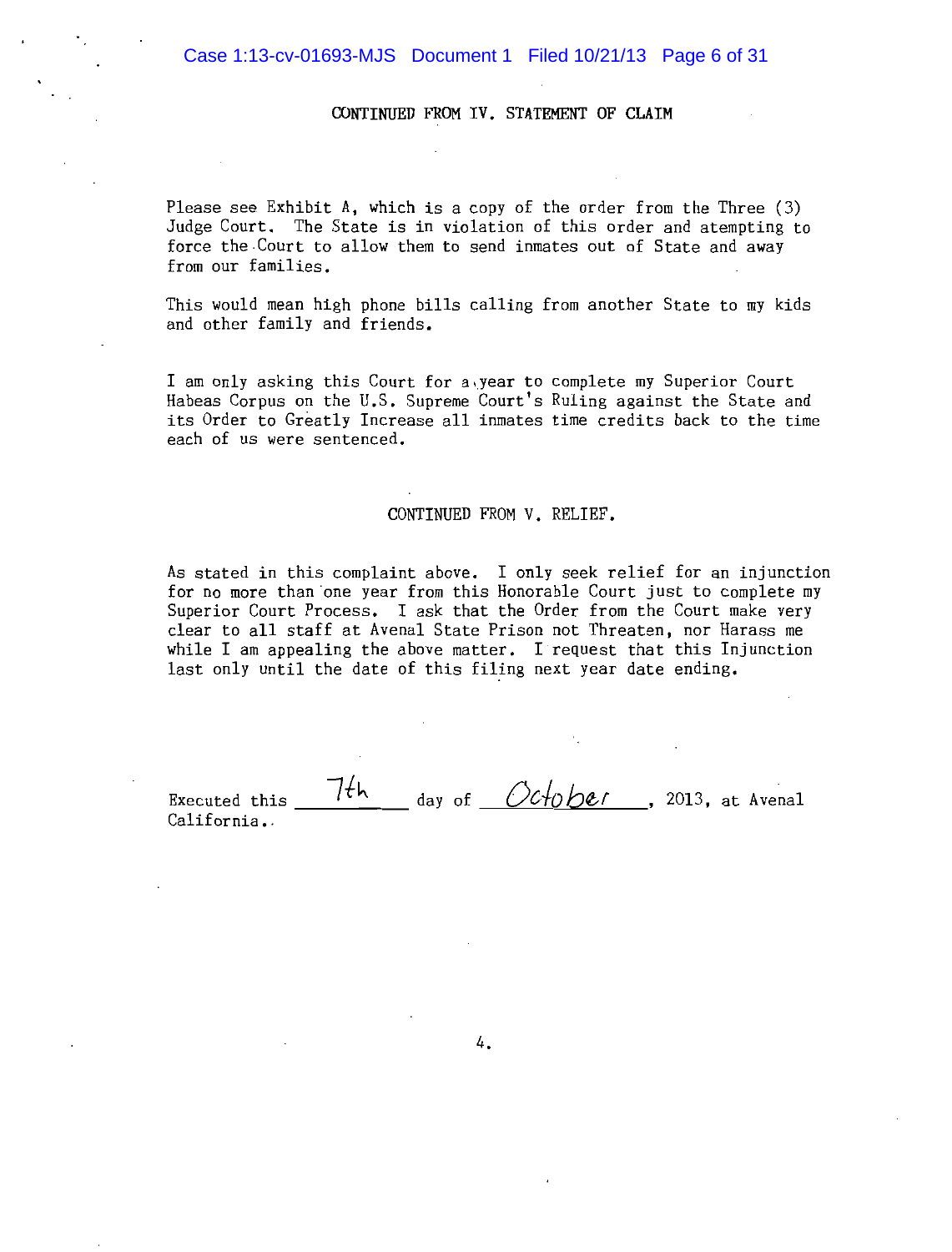|                                                          | Case 1:13-cv-01693-MJS Document 1 Filed 10/21/13 Page 7 of 31                                                                                                                                                                                                                                                                                              |
|----------------------------------------------------------|------------------------------------------------------------------------------------------------------------------------------------------------------------------------------------------------------------------------------------------------------------------------------------------------------------------------------------------------------------|
| 1<br>2<br>3<br>4<br>5<br>6<br>7<br>8<br>9                | Mr. David Randolph Smith-Bey (C)<br>Sovereign Secured Party Creditor,<br>Authorized Representative,<br>Attorney-In-Fact in behalf of<br>DAVID RANDOLPH SMITH (C), Ens legis<br>DEBTOR, CDCR $#$ K-17050<br>FACILITY E-530-2013005LP<br>$c/o$ P.O. Box 900<br>Avenal, California (93204)<br>united States of America<br>IN THE UNITED STATES DISTRICT COURT |
| 10                                                       | IN AND FOR THE EASTERN DISTRICT OF CALIFORNIA                                                                                                                                                                                                                                                                                                              |
| 11                                                       | FRESNO DIVISION                                                                                                                                                                                                                                                                                                                                            |
| 12                                                       |                                                                                                                                                                                                                                                                                                                                                            |
| 13                                                       | DAVID RANDOLPH SMITH,<br>Case No.                                                                                                                                                                                                                                                                                                                          |
| 14                                                       | EMERGENCY COMPLAINT FOR AN<br>Plaintiff,<br>INJUNCTION AGAINST AN OUT                                                                                                                                                                                                                                                                                      |
| 15                                                       | OF STATE TRANFERS AGAINST<br>MY WILL IN VIOLATION OF A<br>ν.                                                                                                                                                                                                                                                                                               |
| 46<br>$\epsilon$ .<br>17 <sup>°</sup><br>18 <sub>c</sub> | FEDERAL COURT ORDER TO EXP-<br>AND MY GOOD TIME CREDITS AS<br>Edmund G. Brown, Governor,<br>ORDERED BY THE FEDERAL COURR<br>Jeffrey Beard, Secretary of<br>CDCR, Carl Wofford, Warden<br>of Avenal State Prison, et al,                                                                                                                                    |
| 19                                                       | Defendants.                                                                                                                                                                                                                                                                                                                                                |
| 20                                                       |                                                                                                                                                                                                                                                                                                                                                            |
| 21                                                       | THE HONORABLE JUDGE OF THE ABOVE-ENTITLED COURT:<br>TO:                                                                                                                                                                                                                                                                                                    |
| 22                                                       | Comes now Mr. David Randolph: of the smith-Bey Family, Petitioner,                                                                                                                                                                                                                                                                                         |
| 23                                                       | in whose behalf this complaint is applied for, who is confined from libe-                                                                                                                                                                                                                                                                                  |
| 24                                                       | rty at Avenal State Prison in Kings county, California in the custody of                                                                                                                                                                                                                                                                                   |
| 25                                                       | Warden Carl Wofford as a result of a judgment of the Superior Court of                                                                                                                                                                                                                                                                                     |
| 26                                                       | the State of California, County of Los Angeles on or about the 20th day                                                                                                                                                                                                                                                                                    |
| 27                                                       | of June, 1996 in case # NA02237603.                                                                                                                                                                                                                                                                                                                        |
| 28                                                       | Sentencing the petitioner to a term of imprisonment not to exceed.                                                                                                                                                                                                                                                                                         |
|                                                          | Complaint<br>ro Smith                                                                                                                                                                                                                                                                                                                                      |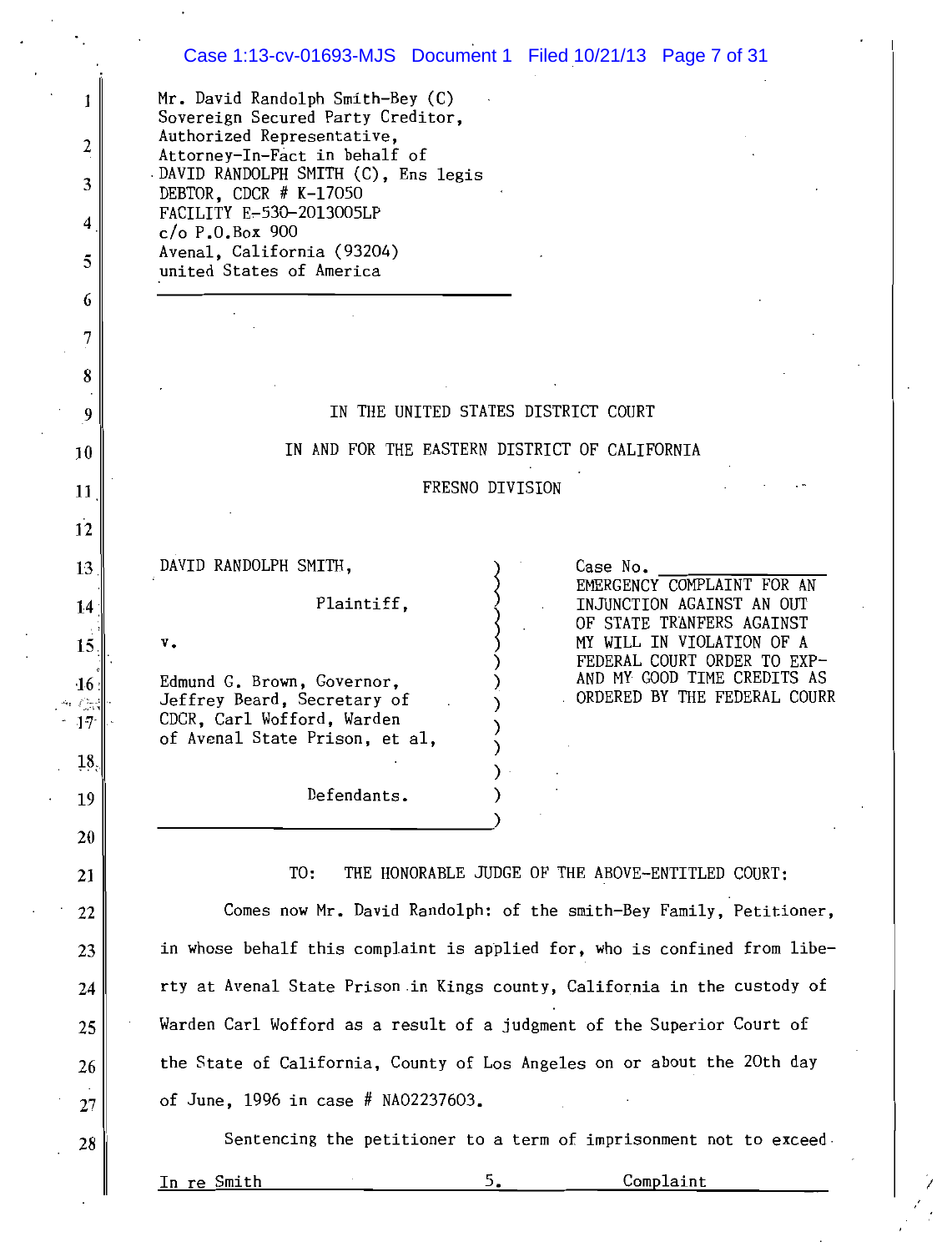Case 1:13-cv-01693-MJS Document 1 Filed 10/21/13 Page 8 of 31 36 Years.

Said sentencing was carried out pursuant to a plea of 9 years which is not the subject of this action, but this action is in clear violation of a Federal Three 93) Judge court Order handed down June 20th, 2013.

The purpose of this petition is to bring this matter to the Court in order to remedy the on going violations and threats of a transfer by the defendants against the plaintiff.

## FACTS IN SUPPORT OF THE COMPLAINT

The attachedcertification of the plaintiff is hereby fully incorporated by reference and along with the transcripts of the Federal Court Orders as evidence against the State and all actors in this matter.

On June 20th, 2013 the Federal Three Judge Court Ordered the State of California to release 9,636 inmates to reduce its prison population by December 31st, 2013. Please See exhibit A. attachment Order of federal three Judge Court, pages 48-51.

. On or aout the month of September, 2013, Governor Edmund G. Brown claimed that instead of release he would send the 9,636 inmates out of State and to Private Prisons within the State.

The Three Judge court made it clear to the Governor that he had no authority to send inmates out of State because he terminated his own authority to do so when he terminated Ex-Governor Schwarzenegger's Emergency Proclamation to forece inmates out of state. Please see Exhibit B. page 27 lines  $12 - 18$  and pages 29 lines  $24 - 28$  and page 30 lines  $1 - 6$ .

The Governor was Ordered to greatly expaned the good time credits for all inmates across the board prospectively and retroactively for all prisoners. Please see Exhibit C, page 37 lines 8-9.

On September 12th, 2013, I was informed that the Administration of the Department of Corrections and Rehabilitation would start moving-

In re Smith

1

2

 $\overline{3}$ 

 $\overline{4}$ 

5

6

 $\overline{7}$ 

8

9

 $10^{\circ}$ 

11

12

 $13<sub>1</sub>$ 

14

 $15.$ 

 $16$ 

بسائده

ារ!

 $18.$ 

19

20

21

 $22$ 

23

24

25

26

 $27$ 

28

6.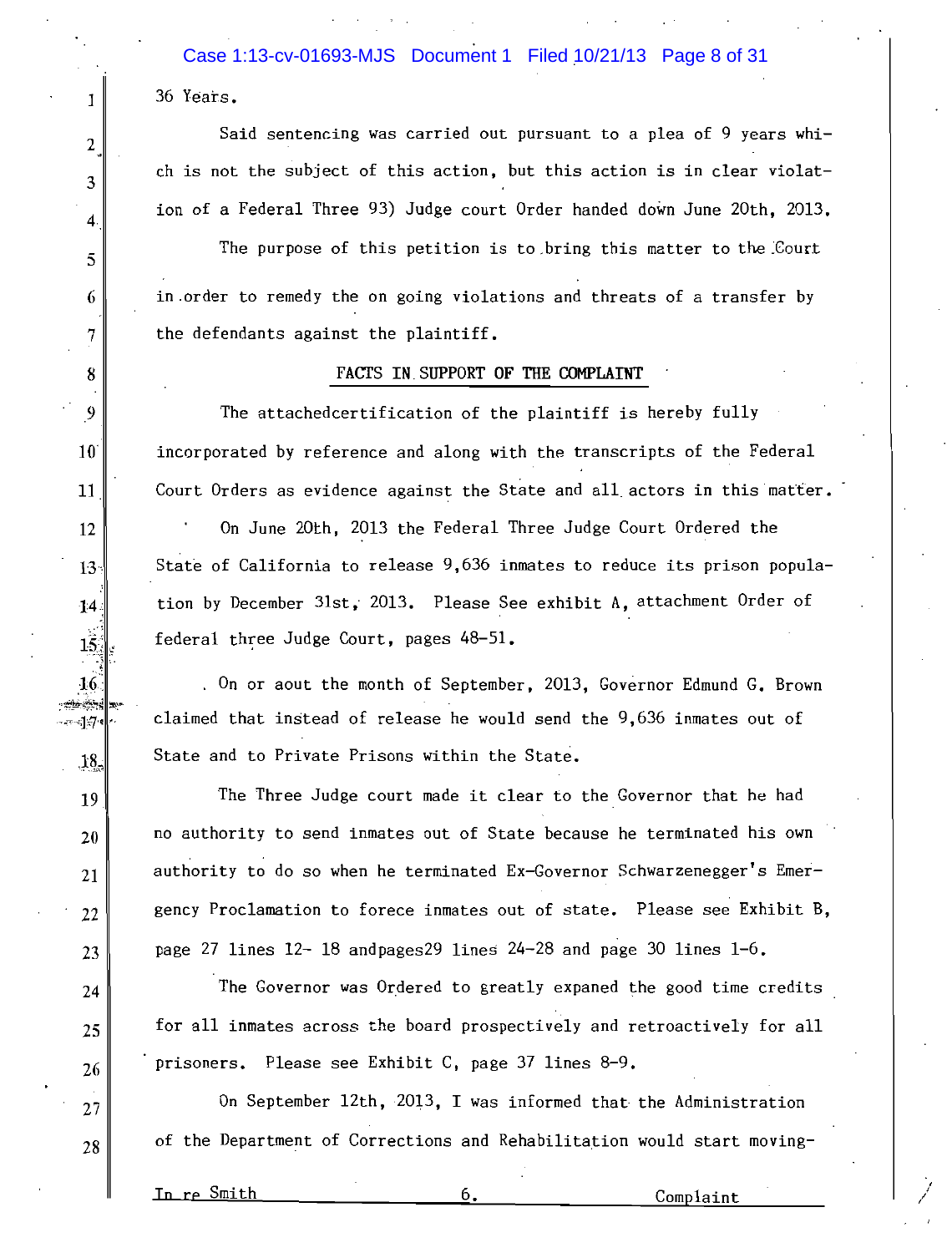Case 1:13-cv-01693-MJS Document 1 Filed 10/21/13 Page 9 of 31

inmates out of State pending the the okay from the three judge court.

Please see Exhibit D Which is a copy of the Notice of Classification Hearing.

This document claims that I could appeal once I am put up for transfer by the committee, in which I was during this hearing and was told that I was placed on the list for out of state transfer.

On September 20th, 2013, the classification committee held a hearing to determine if I was eligibale to be sent out of State stating that due to the Federal Court Order to reduce the prison population they had to send me. I told them of my concerns of being sent out of State due to my case factors, but they told me that they. could only do what they were told to do by Secramento and the department of corrections told them to do. Please see Exhibit E, CDCR 128-G Classification Chrono.

On September 22nd, 2013 I filed an Emergency appeal (602) in response to the decision of the classification committee to put me up for transfer against my will and in violation of the Federal three Judge Court Order. Please see Exhibits A, B, and C.

On September 24th, 2013, the Federal Three Judge Court Ordered the State and Governor Edmund G. Brown not to send any inmates out of State nor lease any more jail space out of State.

The Governor and his administriation has continued to violate every Federal Court Order from the time the cases started.

The Department of Corrections and Rehabilitation has told all staff to continue interviewing inmates for out of State even after the September 24th, 2013 Court ruling. This is in violation of my Constitutional right to be free from all harm against my preson.

 $111$ 

J

 $\overline{2}$ 

3

4

5

6

 $\overline{7}$ 

8

9

 $10<sup>°</sup>$ 

11

 $12$ 

 $13<sub>1</sub>$ 

 $14$ 

 $15.$ 

 $46$ بنجوبهم

- :17e

 $.18$ .

19

20

21

22

23

24

25

26

27

28

In re Smith

7.

Complaint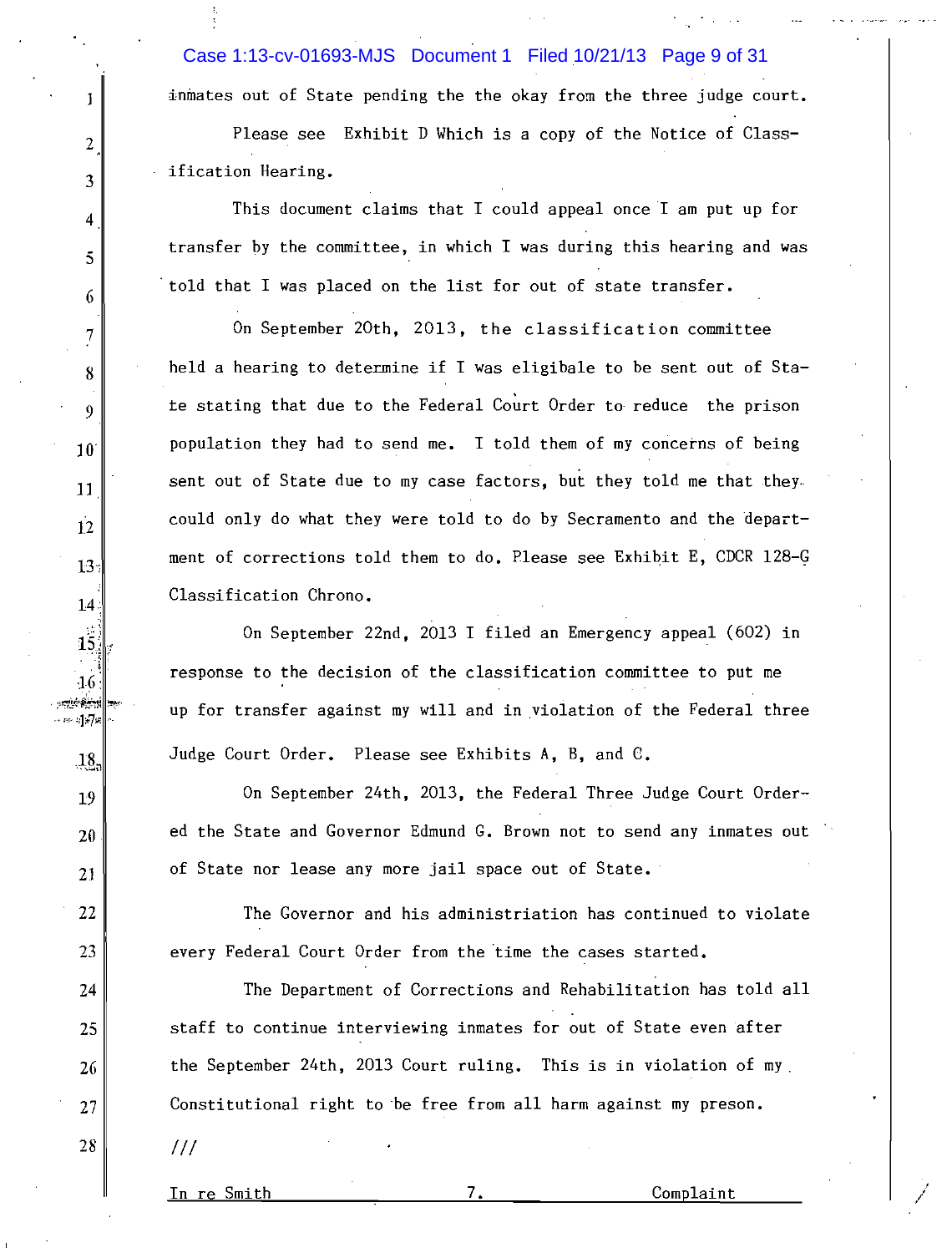Case 1:13-cv-01693-MJS Document 1 Filed 10/21/13 Page 10 of 31

1

 $\mathbf{2}$ 

3

4

5

6

7

8

9

 $10^{\circ}$ 

11

12

 $13<sub>1</sub>$ 

 $14<sup>°</sup>$ 

 $15<sub>1</sub>$ 

 $16$ بغزوجية

 $-17$ 

 $18<sub>n</sub>$ 

19

20

21

22

23

24

25

26

27

28

The plaintiff is seeking a Federal Court Injunction from this Honorable District Court from any movement or Transfer to another State or Prison for no less than one year.

I am requesting an injunction to remain at this Institution for one year so that I can complete my Administrative Remedy against a Default of the District Attorneys office and the Superior Court of Los angeles County. I have to file a Complaint with the Central District Court and will need time to complete this matter.

# PRAYER FOR RELIEF

WHEREFORE, Good cause having been shown, the Honorable Court should grant the complaint as follows:

1. Declare the plaintiff's rights;

Order and grant the request for an Injunction for one year. 2.

Order that the plaintiff be given the right to exercise the 3. option of enforcing his liens in the Central District Court without any delay, harassment; and harm from any staff, officer, or Administrative body at Avenal State Prison while each case is pending.

4. Appoint Plaintiff counsel if necessary to assist in his litigation to remedy the subject of this complaint;

5. That this Honorable District Court may grant other and further relief that is just and proper to remedy the Federal and State Constitutional violations against the plaintiff.

| Smith<br>In re                         | ٠           | 8.               | $\sim$    | Complaint         |        |
|----------------------------------------|-------------|------------------|-----------|-------------------|--------|
| 111                                    | $\sim$      | $\epsilon$       |           |                   |        |
| 111                                    | $\sim$<br>٠ |                  | $\cdot$   | $\sim$            |        |
| 111                                    |             |                  |           | $\sim$<br>$\cdot$ |        |
| 111                                    | ٠           | $\sim$<br>$\sim$ | $\bullet$ | $\cdot$           |        |
| $\cdots$<br>$\bullet$<br>$\frac{1}{2}$ |             |                  |           | $\cdot$           | $\sim$ |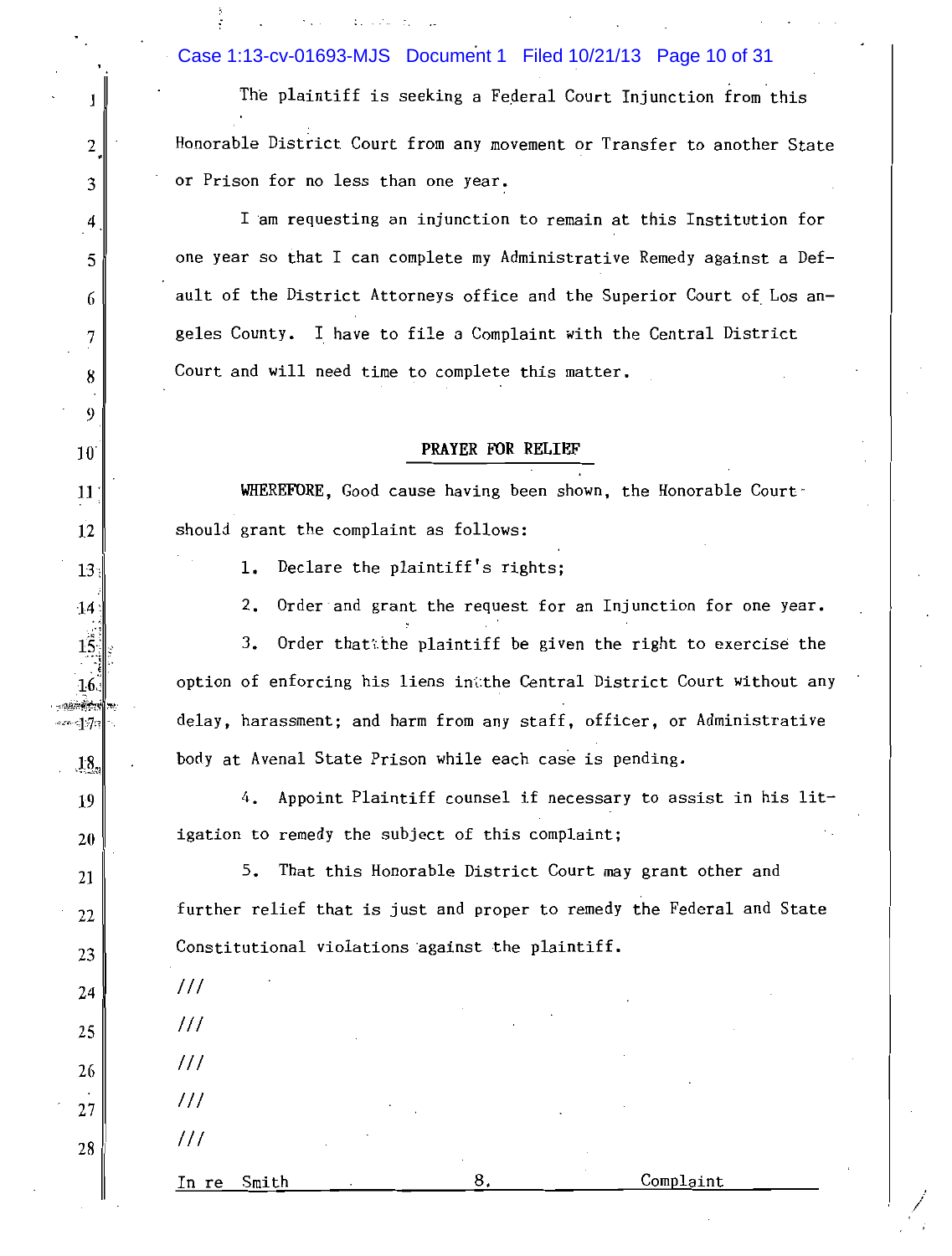| Case 1:13-cv-01693-MJS Document 1 Filed 10/21/13 Page 11 of 31 |                     |  |  |
|----------------------------------------------------------------|---------------------|--|--|
|                                                                |                     |  |  |
|                                                                | <b>VERTFTCATTON</b> |  |  |

I am the plaintiff in the above cause of action, having read the statements herein, and certify under Penalty of Perjury that upon information and belief these statements are true, correct and complete to the best of my first hand knowledge.

9.

Complaint

Executed on this

I

 $\boldsymbol{2}$ 

3

4

 $\overline{5}$ 

6

 $\overline{7}$ 

8

9

 $10$ 

11

 $1.2$ 

 $13 -$ 

 $14$ 

 $15$ 

16. nyé téri

 $\sim 17$ n

 $.18$ 

 $19$ 

20

21

22

23

24

25

26

27

28

 $111$ 

 $111$ 

 $111$ 

 $111$ 

 $111$ 

In re Smith

 $7<sup>th</sup>$  day of October, 2013

RESPECTFULLY SUBMITTED WITHOUR PREJUDICE

Mr. David Randolph Smith-Bey (C) Sovereign Secured Party Creditor Authorized Representative in behalf of DAVID RANDOLPH SMITH (C), Ens Legis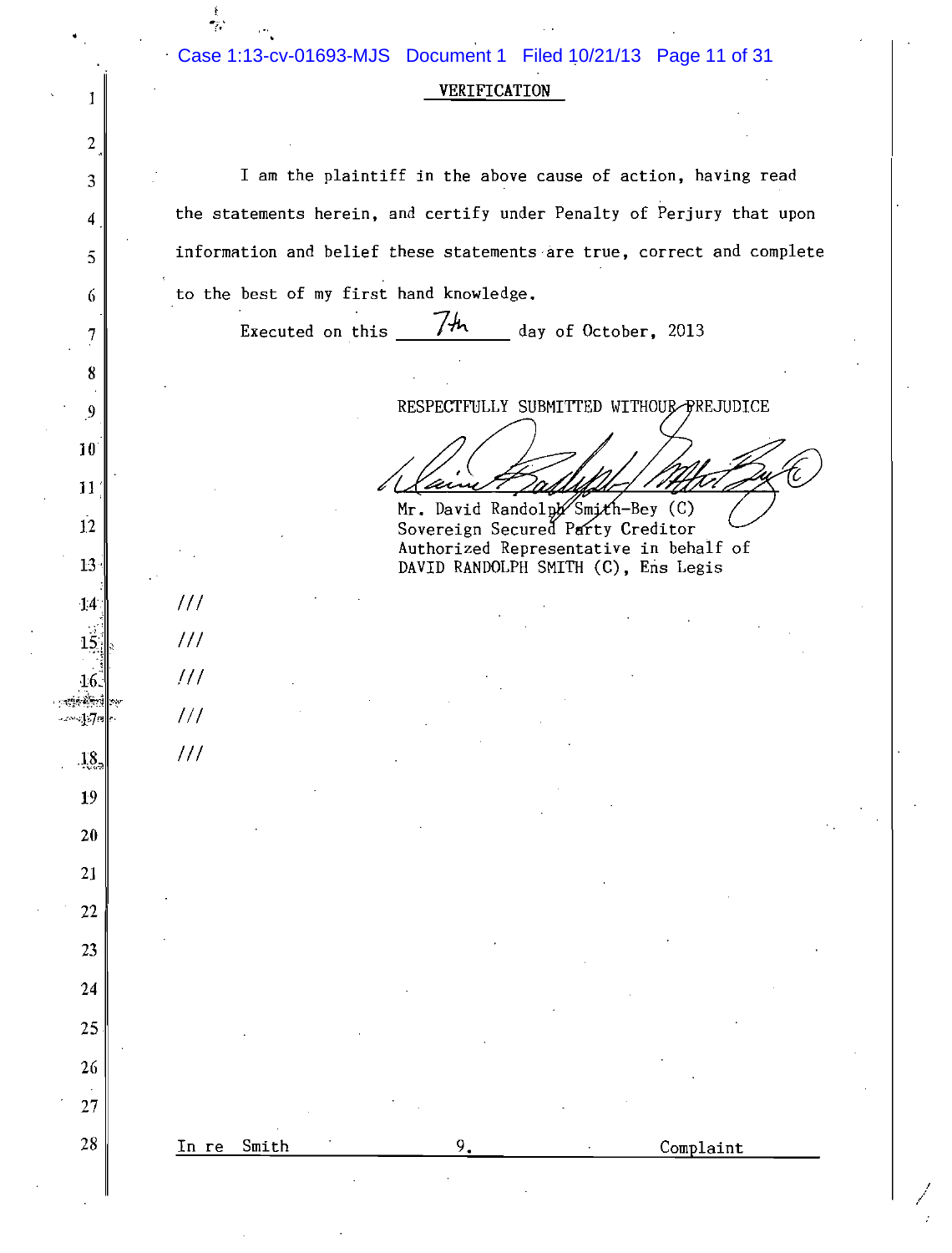CERTIFICATION OF Mr. David Randolph Smith-Bey (C)

I, Mr. David Randolph Smith-Bey (C), hereby certify:

1. That I am the plaintiff in the above cause of action.

2. That I am incarcerated within the California Department of Corrections and Rehabilitation (CDCR) at Avenal State Prison in the County of Kings, California. As a result of an illegal negotiated plea in the Superior Court of the State of California in and for the County of Los Angeles in case number NA02237603.

3. That I was sentenced in violation of the agreement and had no understanding of the term which turned out to be more onerous than that negotiated to;

4. That I am a lay person untrained in the law.

5. That without intervention by this Honorable Court I will be subject to the illegal transfer into another State against my will or concentwhich is described in the above complaint and/or the likeihood of harm by other inmates due to my case factors.

I am the plaintiff in this action, have read the certification, and swear under Penalty of Perjury that upon information and belief this certification to be true, correct and complete to the best of my first hand knowledge.

Executed this  $\frac{74L}{100}$  day of October, 2013 at Avenal State Prison in Kings county, California

10.

RESPECTFULLY SUBMITTED WITHOUT

Complaint

Mr. David Randolph Smith-Bey (C)

In re Smith

J

2

3

4

5

6

7

8

 $\overline{9}$ 

 $10^{\circ}$ 

11

12

 $13<sub>1</sub>$ 

 $14.$ 

 $15<sub>1</sub>$ 

 $16.$  $\mathbb{R}^{n}$ 

ง]≈7≋

 $18.$ 

19

20

21

22

23

24

25

26

27

28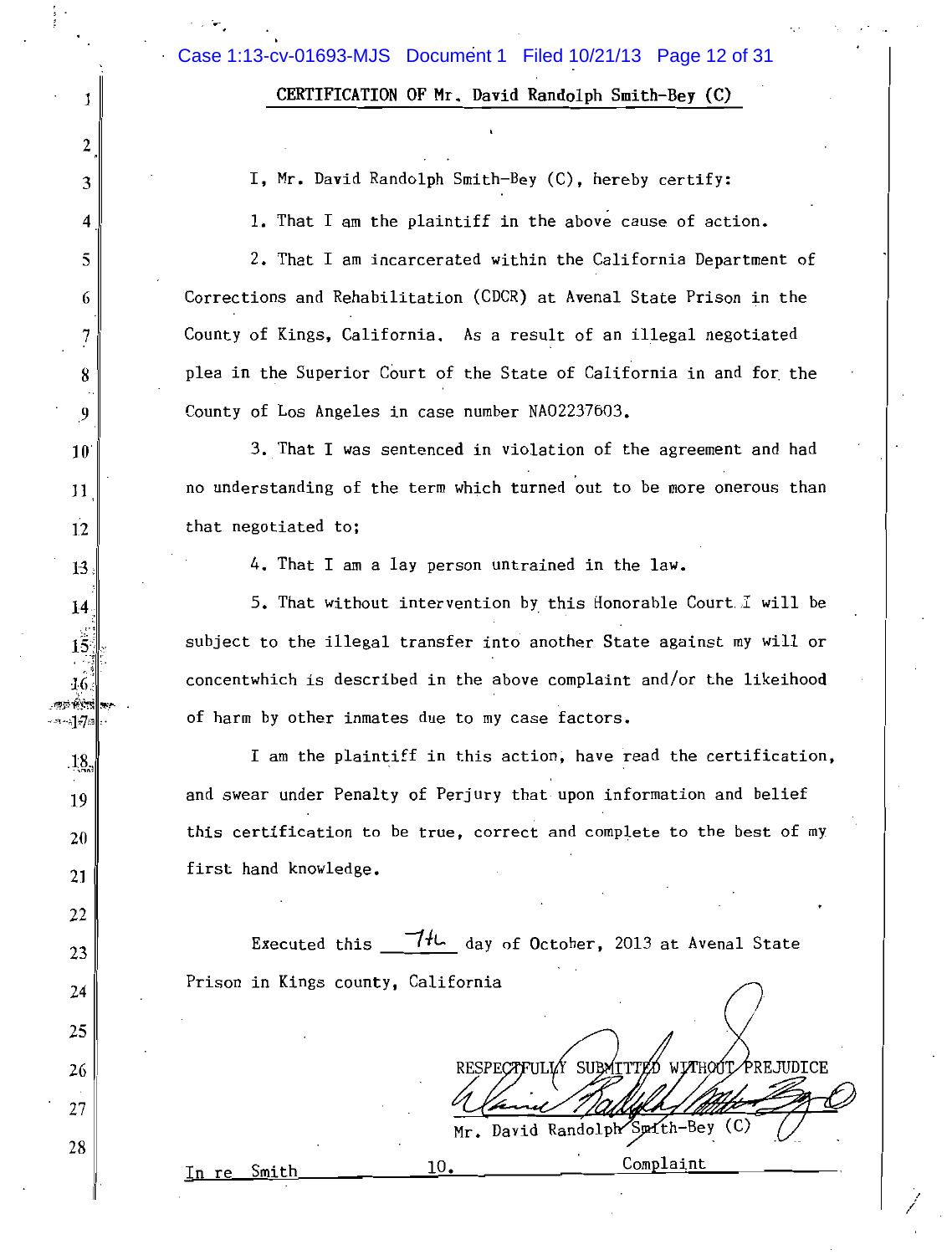# MEMORANDUM OF POINTS AND AUTHORITIES

The infliction of punishment in violation of the Eighth Amendment requires prison officials to protect prisoners from violence at the hands of other prisoners. See Farmer v. Brennan, 511 U.S 825,-833 (1994). "Being violently assaulted in prison is simply not a part of the penalty that criminal offenders pay for their offenses against society.

Plaintiff has made it very clear to prison staff during his classification hearing that if they transfered him to an out of State Institution it will place his life in danger.

Failure to protect the claims of the plaintiff are governed by the deliberate indifference standard. See Odom v. South Carolina-Dept. of Corr., 349 F.3d 765, 772 (4th Cir. 2003); See also Sciclunav. Wells, 345 F.3d 441, 445 (6th Cir. 2003).

It is illegal to send an inmate out of State against his/her will unless Re-sentence by a Court of law of the Federal Three Judge Court that Ordered the State not to send any inmates out of State.

## **CONCLUSION**

The plaintiff is entitled to enforcement of his claims, because he did not agree to be illegaly sent out of State against his will which would be in violation of all of his rights under the State and Federal constitution.

The relief prated for should be granted and the complaint for an injunction should be issued.

I the undersigned certify under the Penalty of Perjury under the laws of the State of California that the foregoing, and the Statements in the attached complaint for an injunction, are true, correct,-

Smith In re

 $\mathbf{I}$ 

2

3

4

5

6

7

8

9

10

11

 $12$ 

 $13<sup>°</sup>$ 

 $14$ 

 $15.$ 

 $4.6$ بسنه

 $-17$ 

18.

19

20

21

22

23

24

25

26

27

28

## $11.$

Complaint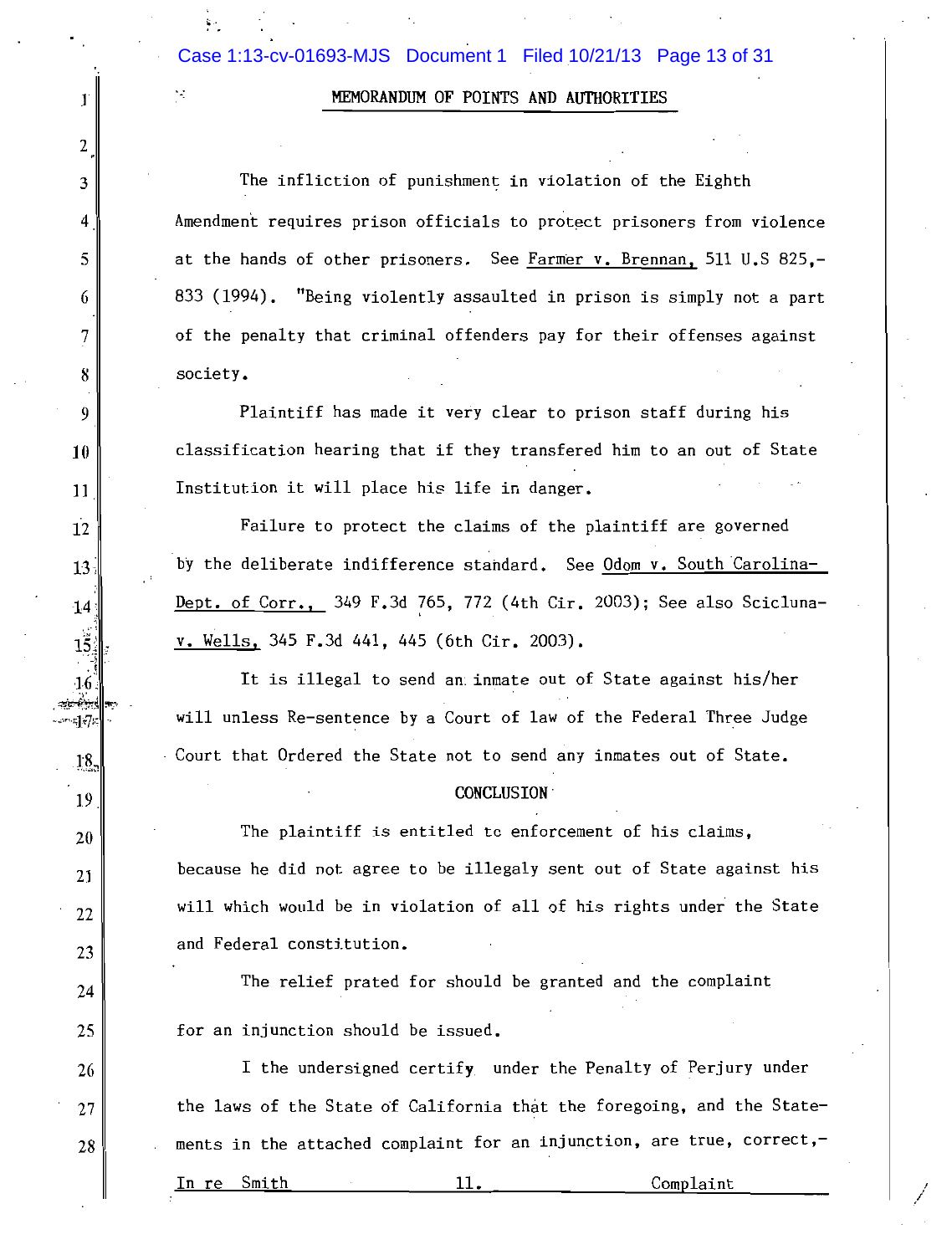|                         |                                                                       | Case 1:13-cv-01693-MJS Document 1 Filed 10/21/13 Page 14 of 31        |  |  |  |  |  |  |
|-------------------------|-----------------------------------------------------------------------|-----------------------------------------------------------------------|--|--|--|--|--|--|
| 1                       |                                                                       | and complete to the best of my first hand knowledge, except as to the |  |  |  |  |  |  |
| $\frac{2}{1}$           | matters that are stated on my information and belief, and as to those |                                                                       |  |  |  |  |  |  |
| 3                       | matters, I believe them to be true.                                   |                                                                       |  |  |  |  |  |  |
| 4                       |                                                                       |                                                                       |  |  |  |  |  |  |
| 5                       | 744<br>Executed this                                                  | day of October, 2013 at Avenal State                                  |  |  |  |  |  |  |
| 6                       | Prison in Kings County, California.                                   |                                                                       |  |  |  |  |  |  |
| 7                       |                                                                       |                                                                       |  |  |  |  |  |  |
| 8                       |                                                                       | RESPECTFULLY SUBMITTED MATHOUT PREJUDICE                              |  |  |  |  |  |  |
| $\overline{\mathbf{9}}$ |                                                                       |                                                                       |  |  |  |  |  |  |
| $10^{\circ}$            |                                                                       | Mr. David Randolph Smith Bey (C)<br>Sovereign Secured Party Creditor, |  |  |  |  |  |  |
| 11                      | Authorized Representative                                             | Authorized Representative,<br>Attorney-In-Fact in behalf of           |  |  |  |  |  |  |
| 12                      |                                                                       | DAVID RANDOLPH SMITH (C), Enslegis                                    |  |  |  |  |  |  |
| 13 <sub>1</sub>         |                                                                       |                                                                       |  |  |  |  |  |  |
| 14.                     | 111                                                                   |                                                                       |  |  |  |  |  |  |
| $1\hat{5}$              | 111                                                                   |                                                                       |  |  |  |  |  |  |
| 16.                     | 111                                                                   |                                                                       |  |  |  |  |  |  |
| $-$ and $\pi$           | $\frac{1}{2}$                                                         |                                                                       |  |  |  |  |  |  |
| $18$                    | 111                                                                   |                                                                       |  |  |  |  |  |  |
| 19                      |                                                                       |                                                                       |  |  |  |  |  |  |
| $20\,$                  |                                                                       |                                                                       |  |  |  |  |  |  |
| 21                      |                                                                       |                                                                       |  |  |  |  |  |  |
| 22                      |                                                                       |                                                                       |  |  |  |  |  |  |
| 23                      |                                                                       |                                                                       |  |  |  |  |  |  |
| 24                      |                                                                       |                                                                       |  |  |  |  |  |  |
| 25                      |                                                                       |                                                                       |  |  |  |  |  |  |
| 26                      |                                                                       |                                                                       |  |  |  |  |  |  |
| $27\,$                  |                                                                       |                                                                       |  |  |  |  |  |  |
| $28\,$                  | In re Smith                                                           | 12.<br>Complaint                                                      |  |  |  |  |  |  |
|                         |                                                                       |                                                                       |  |  |  |  |  |  |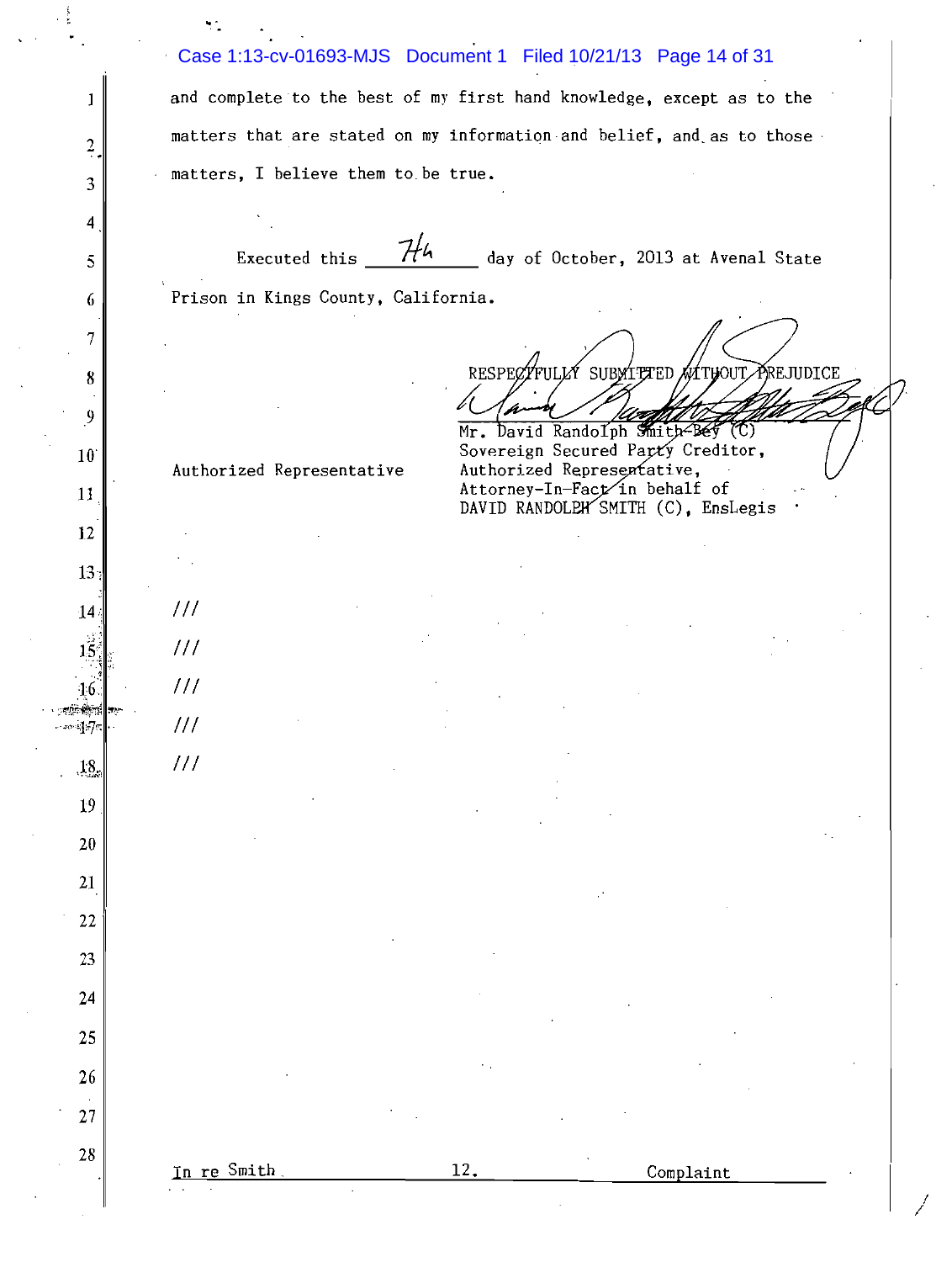**にはら、ないことをいく** المستحب وأودهن الريان الراحانية فيهوم فكالحاج والمتواطنين معتادات والمشتهيد سراوة وسهد ولتحسي سقطاءها والحالي المحالمين र है। इस उन्हें जाने के लिए 化学数组  $\sim$   $\sim$ あげる 振り込む しょうこう

 $EXHIBIT <sup>66</sup> A<sup>22</sup>$ 

EXHIBI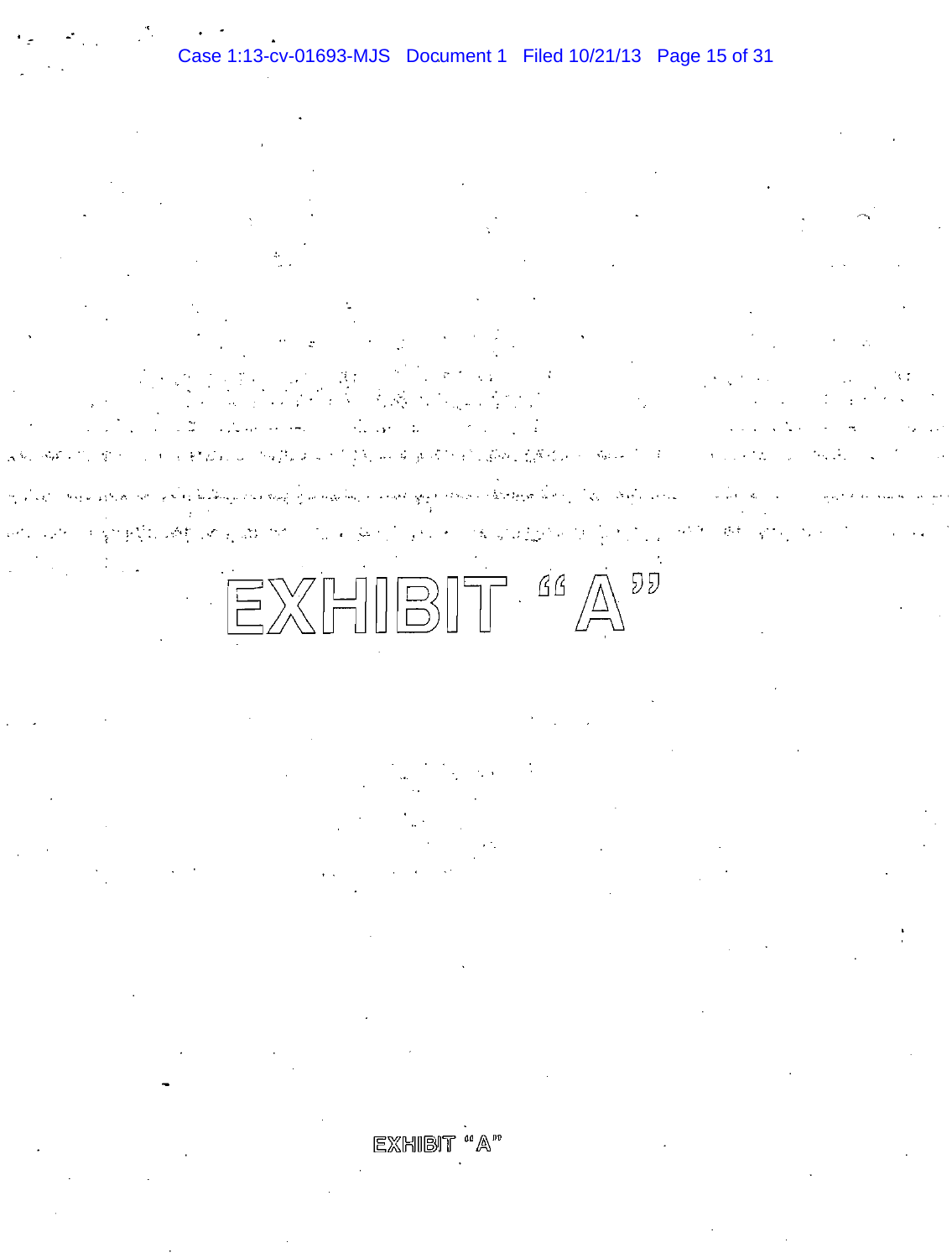It will be necessary to see how these many factors affect the 137.5% design capacity ratio that is necessary to achieve constitutional compliance. This Court will retain iurisdiction for at least some reasonable period of time to determine how the Amended Plan 3: and the various factors will affect the prison population and the design capacity ratio. This 41  $\mathcal{L}$ Court may have to determine, based on information to be provided by defendants, what additional steps may be necessary to maintain that ratio, and whether defendants have an 6 7 adequate plan for doing's o. Sometime before the end of the year, defendants shall provide  $\delta$ this Court with updated population projections for 2014-2015 under various conditions, 9 including those contemplated in the Blueprint and the Amended Plan, and with whatever other information may be useful to this  $\tilde{C}$  our in assessing the conditions inside and outside 10 the state prison system that explain why and how the prison population is changing. We will 44. inform defendants when this information should be submitted and the precise nature of the  $12$ information we desire to receive at a later date... 43

> E. Order

 $\frac{14}{5}$ 

 $15$ 

 $\overline{16}$ 

17

 $18<sup>5</sup>$ 

 $19$ 

.20

21

 $22^{\circ}$ 

23

24

 $25$ 

26

27

Defendants are hereby ordered to implement the Amended Plan that shall consist of:  $\zeta(a)$ : the measures proposed in defendants' Plan submitted on  $\text{Max } 2.2013$ <sup>29</sup> and (b) ameasure consisting of the expansion of good time credits, prospective and retroactive, set forth in Item 4 of defendants' List submitted on May 2, 2013 If for any reason the implementation of the measures in the Amended Plan does not result in defendants reaching the 137.5% population ceiling by December 31, 2013, defendants shall

release enough additional prisoners to do so by using the Low-Risk List. Defendants are ordered to take all steps necessary to implement the measures in the Amended Plan, commencing forthwith, notwithstanding any state or local laws or regulations to the contrary. 18 U.S.C.  $\S 3626(a)(1)(B)$ . All such state and local laws and regulations are hereby waived,

effective immediately. This includes all laws that defendants identified in their May 2, 2013

<sup>9</sup> Defendants are not required, however, to implement the "Contingency Measures" listed in their Plan because, as defendants acknowledge, these measures cannot be implemented by December 31, 2013. Defs.' Resp. to Apr. 11, 2013 Order at 33 (ECF No.  $28.5$ 2609/4572).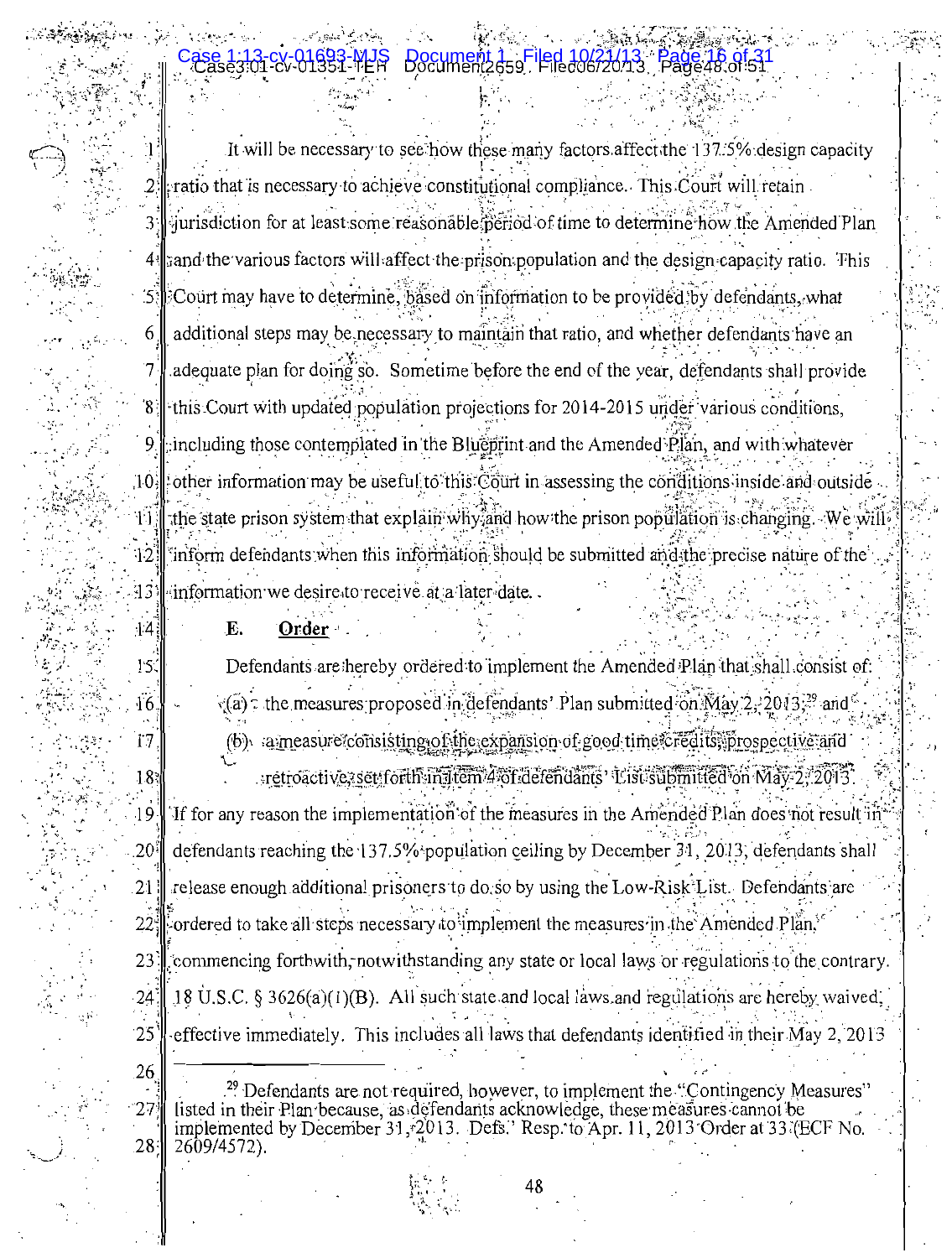# Case3:01-cv-01351-TEH\_Document

 $21$ 

:8∤

 $\|\cdot\|$  filing as impeding the implementation of the measures in the Amended Plan. We list those Jaws in Appendix A. To the extent that waiver of any laws and regulations other than those I listed in Appendix A is necessary to effectuate the Amended Plan, those laws are also :41 waived, and defendants:shall provide us with a hist of such laws with in 20 days of this Order.

Instead of submitting monthly reports, defendants shall hereafter submit reports every  $[6]$ : two weeks that shall include all the information that we have previously ordered given in the monthly reports as well as the specific steps defendants have taken toward implementing each measure in the Amended Plan, and the status of the development of the Low-Risk List.  $[9]$  The first report shall be submitted two weeks from the date of this Order. Defendants shall 10. also submit a benchmark report, as explained *supra* at 43-44, by December 15. 2013.

This Court desires to continue to afford a reasonable measure of flexibility to 111  $12^{4}$ defendants, notwithstanding their failure to cooperate with this Court or to comply with our  $13$  sorders during the course of these proceedings. Accordingly, defendants may, if they wish, 14. make any or all of three substitutions. First, in place of subsection (b) defendants may if  $\approx$ 15 fthey prefer, revise the expanded good time credition gram such that it does not result in the release of violent offenders, so long as the revision results in the release of at least the same  $16.$ number of prisoners as would the expanded good time credit program. We leave it to 471 defendants to determine the particular modifications they wish to make. Defendants must  $18$ informathistCourt. however, of their decision to make such changes : ા $9^{\cdot}$ 

Second, defendants may substitute for any group of prisoners who are eligible for  $20$ arelease under the Amended Plan a different group consisting of no less than the same number  $2<sub>1</sub>$ 22 of prisoners pursuant to the Low-Risk List. Any substitution or release of prisoners from the Low-Risk List shall be in the order in which they are listed, individually or by category.  $23.1$ Defendants need not obtain prior approval for such a substitution, but they must inform this  $24^{\circ}$ 25 Court that they intend to make it.

Third; defendants may, with this Court; sapproval, substitute any group of prisoners  $.26$ from the List (i.e., the list of all population reduction measures identified in this litigation,  $27.1$  $28:$ submitted by defendants on May 2, 2013) for any groups contained in a measure listed in the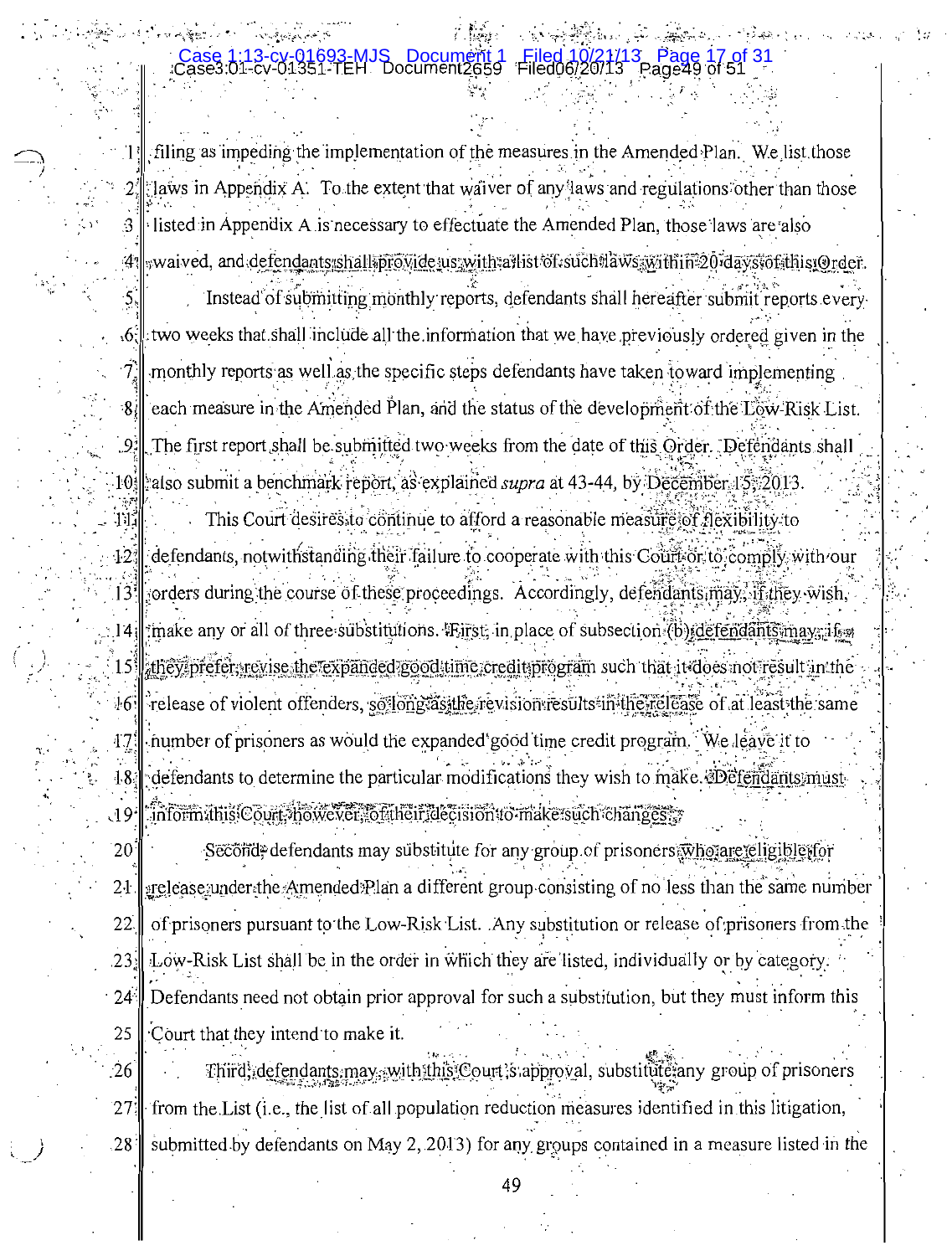# **FMJS DOCUMENT To**

Amended Plan, should defendants conclude by objective standards that they are no greater  $s$ risk than the prisoners for whom they are to be substituted. Defendants must provide this 3 Court with incontestable evidence that the substitution will be completed by December 31.  $4\frac{1}{2}$ 2013. An example of such a substitution would be the substitution of those "Eifers" who, S. cue to age or infirmity, are adjudged to be "low risk" by CDCR's risk instrument. See Apr. 11, 2013 Op. & Order at  $67-69$  (ECF No. 2590/454). Another example is prisoners who have nine months or less to serve of their sentence and, rather than being sent to state prison, could serve the duration of their sentences in county jails. See Aug. 4, 2009 Op. & Order at . 149-52 (ECF No. 2197/3641). Orto the extent that defendants are able to reassign masone -9 I tolleased tail ispace before December 31 x 2013; they can substitute, members of this group of  $10^{\circ}$ prisoners for an equal number of prisoners on the Amended Plan. 11.

Absent the three categories of substitutions described above, defendants are ordered to  $12$ implement the Amended Plan as is. This Court retains jurisdiction over these proceedings :13ª ipending further order of the Court.  $14.$ 

#### **CONTEMPT** M.

 $\cdot$  6

 $\cdot$  7.

 $\overline{8}$ 

 $15$ 

 $161$ 

 $17$ 

 $\Lambda$ 

 $\sqrt{9}$ 

20

 $2<sub>1</sub>$ 

 $22 \,$ 

23

 $24^{\circ}$ 

 $25!$ 

 $26.$ 

 $27<sup>3</sup>$ 

.28

Plaintiffs have again requested that this Court issue an order to show cause why defendants should not be held in contempt. Pls.' Resp. & Req. for Order to Show Cause Regarding Defs.' Resp. to Apr. 11, 2013 Order at 2 (ECF No. 2626/4611). Their request has considerable merit. We explained at length in our April 11, 2013 Opinion & Order how defendants' conduct between June 2011 and March 2013 has included a series of contumacious actions. Apr. 11, 2013 Op. & Order at 63-65 (ECF No. 2590/4541). The most recent, and perhaps clearest, example of such an action is defendants' failure to follow the clear terms of our April 11, 2013 order, requiring them to submit a Plan for compliance with our Order, not a Plan for non-compliance. This Court would therefore be within its rights to issue an order to show cause and institute contempt proceedings immediately. Our first priority, however, is to eliminate the deprivation of constitutional liberties in the California prison system. To do so, we must first ensure a timely reduction in the prison population to

50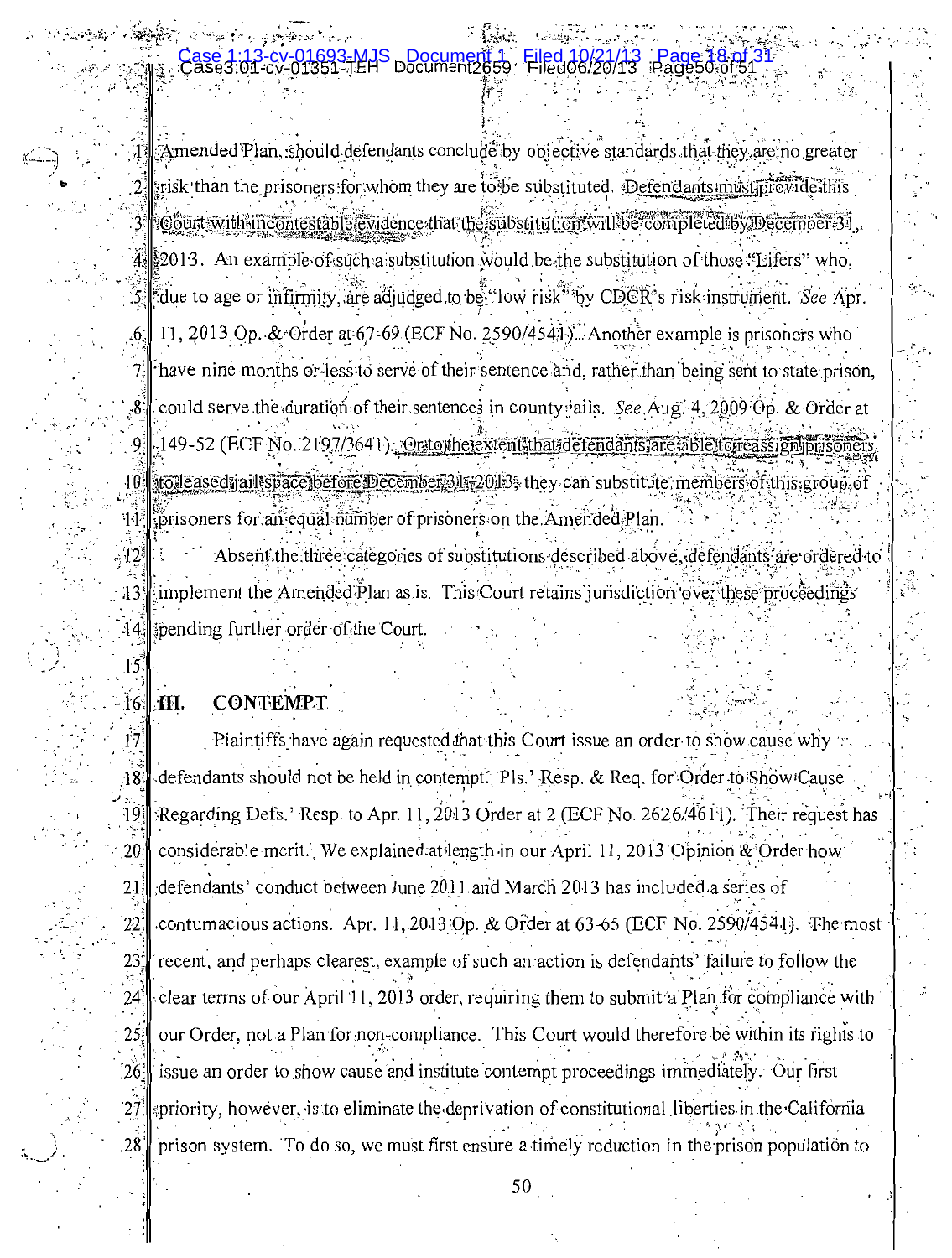#### EV-01\$93-14HS DOCOMERI25\$9 FIREd00/20 **ase 1:43**

 $1 \parallel 137.5\%$  design capacity by December 31, 2013. We will therefore DEFER ruling on polaintiffs' motion, and defer instituting any contempt proceedings related to defendants' prior 3. acts until after we are able to determine whether defendants will comply with this order, 4. as a relation of the filing of bi-weekly reports reflecting the progress defendants have made toward meeting the requirements of the Order issued June 30, 2011. The Supreme Court has stated 6 that contempt proceedings must be a remedy of last resort. Spallone v. United States, 493 7. T.U.S. 265, 276 (1990) (stating that a federal court must "use the least possible power adequate  $8$ ll<sub>itto</sub> the end proposed" in exercising its remedial powers (internal citations omitted)). We  $\frac{1}{2}$ leave that problem for another time. Thoday, we order defendants to immediately take all ∙9,∥ steps nećessary to implement the measures in the Amended Plan, not with standing any state sor local laws or regulations to the contrary, and, in any event, to reduce the prison population -144  $\frac{1}{2}$  to 137.5% design capacity by December 31, 2013, through the specific measures contained in 121 that plan, through the release of prisoners, from the Low-Risk List, or through the substitution 13. 14 cf prisoners due to other measures approved by this Court. Failure to take such steps or to areport on such steps every two weeks shall constitute an act of contempt.  $15!$ 

#### **FIT IS SO ORDERED.**  $17<sup>3</sup>$

Dated: 06/20/13

16

 $18$ 

19.

20

21

22

 $23,$ 

24

25

26

28

Dated: 06/20/13

Dated: 06/20/13 27

**Andrea** 

T JUDGE NINTH CIRCUIT COURT OF APPEALS

ES DISTRICT JUDGE

 $51$ 

THERN DISTRICT OF CALIFORNIA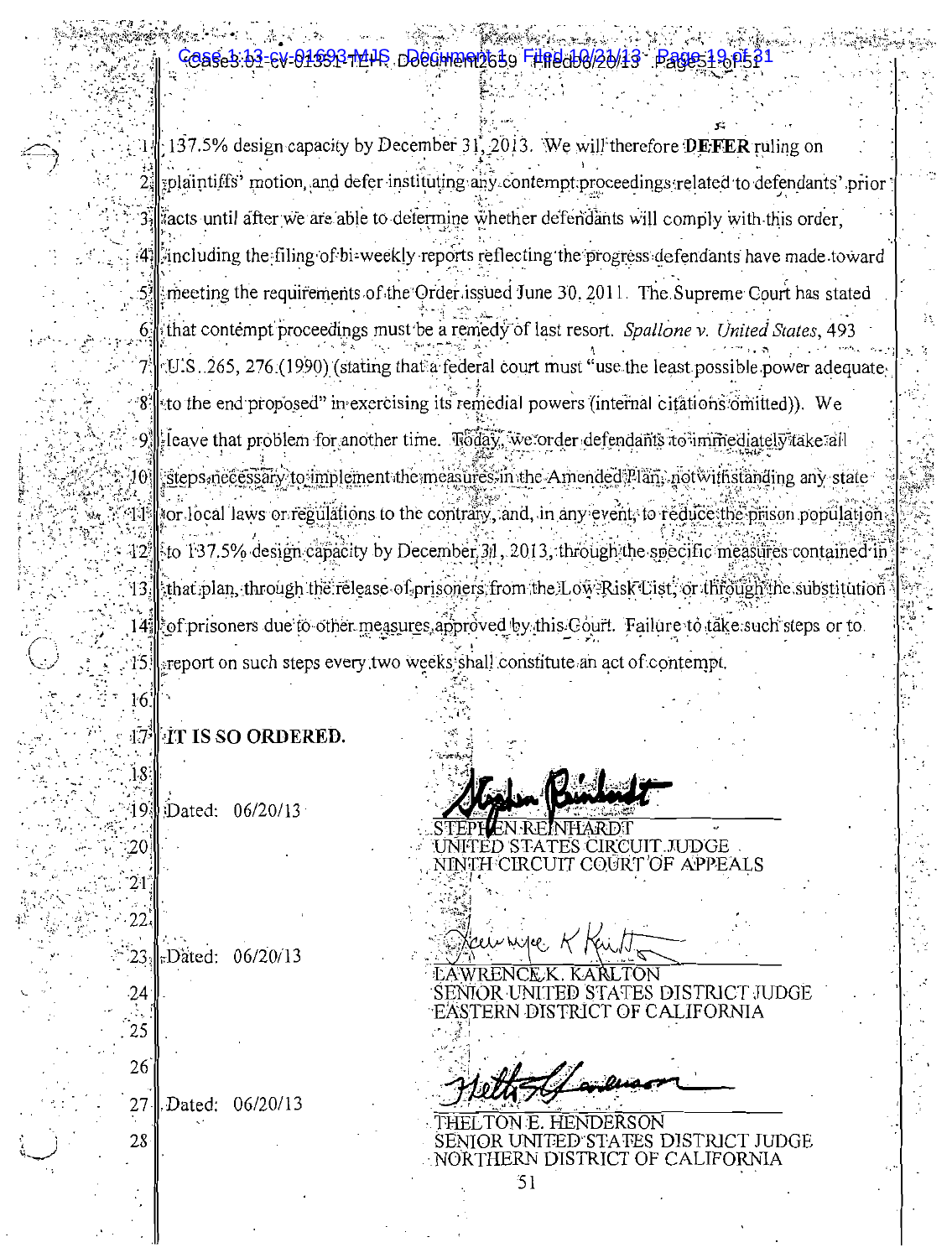

医类剧肠师 "嗯"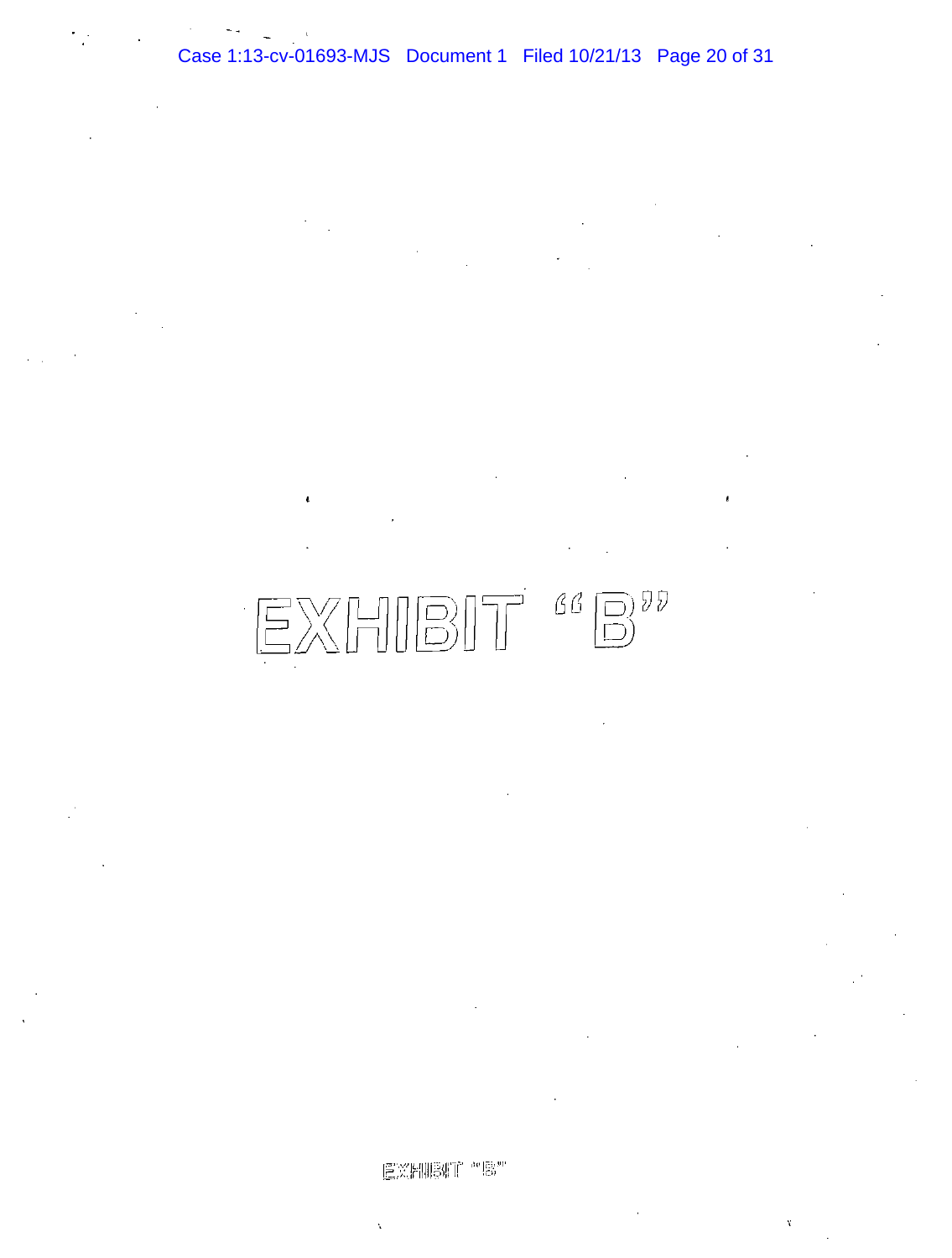# Case 1:13-cv-01693-MJS Document 1 Filed 10/21/13\* Page 21 of 3<br>Case3:01-cv-01351-TEH Document2659 Filed06/20/13 Page27 of 51

design capacity rather than  $137.5\%$ .<sup>19</sup> Accordingly, we directed defendants in our April 11,  $2013$  order to propose a néw Plan that would reduce the state prison population by 9,636 3 more prisoners by December 31, 2013.

Tt is clear that defendants failed to comply with our April. 14.2013 order, and they thave now conceded as much. Defs." Resp. to April 11, 2013 Order at 5 n.3, 37 (ECF No. 6. 2609/4572) (acknowledging that its latest Plan will not achieve the 137.5% figure by 7: December 31, 2013). Defendants, however, understate the extent of their own non-8: compliance. Defendants assert that their Plan would achieve a prison population of 140.7% design capacity by December 31, 2013. In fact, however, at best defendants latest Plan ioil would result in a prison population of 142.6% design capacity by December 31, 2013,  $\mathbb{R}^2$  assuming that the out-of-state prisoners are actually not to be returned (despite the il2] Governor's termination of his authority to order them housed outside of California). In other words, Defendants submitted a Plan that at best would achieve essentially only half of the prisoner reduction required by our April 11, 2013 order. Demonstrating the discrepancy between defendants' assertions and the reality of their proposed Plan requires some explanation.

Defendants' Plan has five components: (1) expanding the use of fire camps; (2) 18. feasing jail capacity from Los Angeles and Alameda county; (3) expanding good time credits<sup>\*</sup>

 $\overline{19}$ 

 $13<sup>3</sup>$ 

 $14<sup>1</sup>$ 

 $15<sub>1</sub>$ 

 $16<sup>1</sup>$ 

 $17<sub>i</sub>$ 

 $20^{\circ}$ <sup>19</sup> The calculations throughout this Opinion & Order are based on projections for prison population and design capacity that defendants have either reported to us in various  $21.$ filings or stated in published reports (e.g., the Blueprint). We accept defendants' reported numbers because, not only does this Court have no independent method to determine such figures, but also plaintiffs have not objected to these numbers. Accordingly, we credit  $22.$ defendants fully with the additional design capacity resulting from construction to be  $23:$ completed between now and December  $31, 2013$ .

We note, however, that defendants' previous estimate for the shortfall between the Blueprint and the 137.5% population figure was 8,790 prisoners. App. A to Grealish Decl. in Supp. of Defs.' Resp. to Oct. 11, 2012 Order (ECF No. 2512/4285). Based on defendants'  $24<sub>7</sub>$  $25 \mu$ ay 2, 2013 filing, it is apparent that the shortfall is now 9,636 prisoners. Defendants have failed to explain why or how this estimate has changed by almost 1,000 prisoners. It appears to be attributable to an upward revision in the State's general population projections.  $26$ Defendants' Spring 2013 population projections show the prison population to be higher than  $.27^{1}$ was expected in the Fall 2012 projections. Spring 2013 Adult Population Projections at 11, http://www.cdcr.ca.gov/Reports\_Research/Offender Information\_Services\_Branch/ 28 Projections/S13Pub.pdf.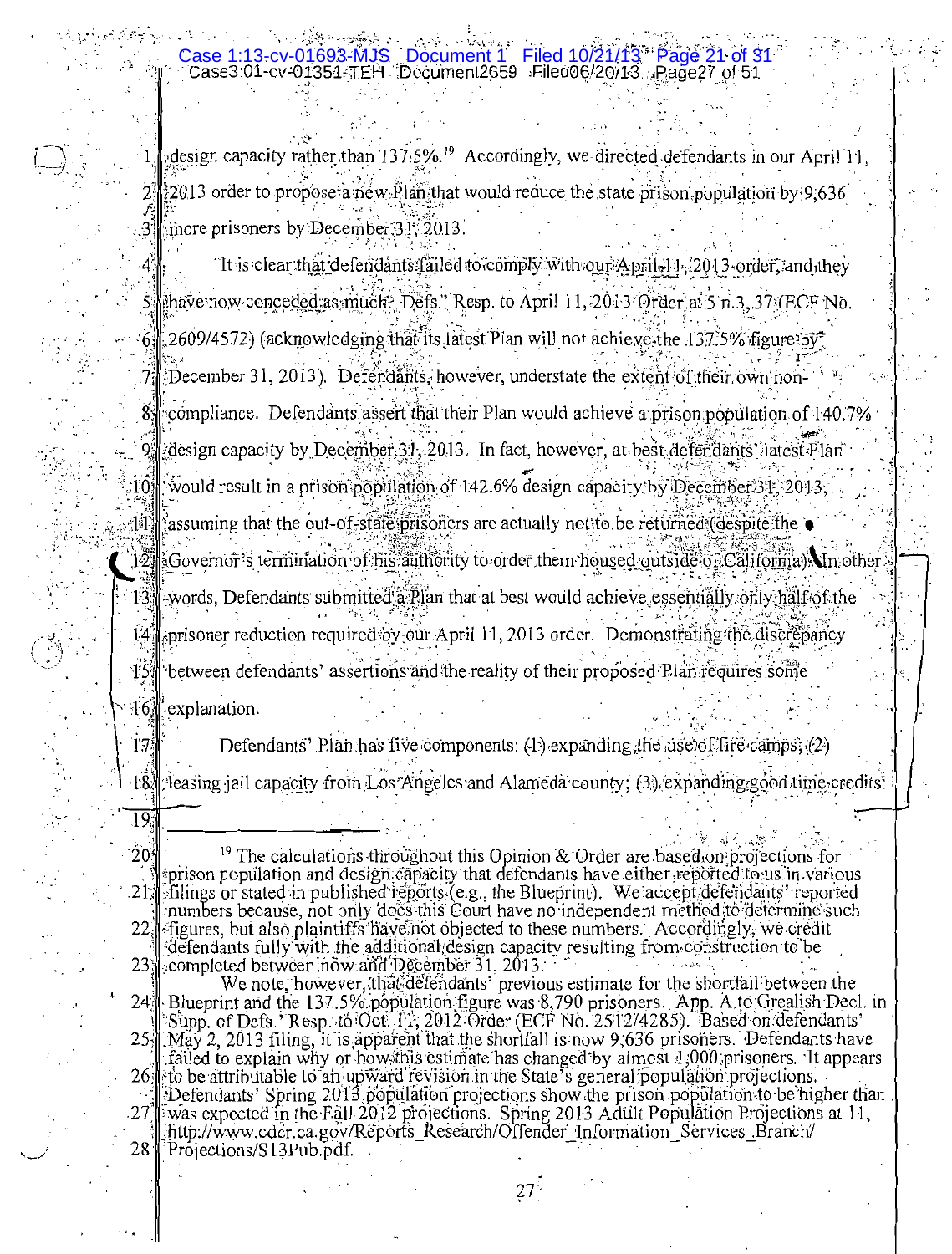# D<del>o296Nm2059 -Filedo6023143 pBast</del>

[for inon-violent offenders prospectively (despite the agreement of all experts that the full  $\cdot$ expansion of good time credits, retroactively, and for all prisoners, was the most promising  $2^{\frac{1}{2}}$ population reduction measure); (4) expanding some parole categories; and (5) slowing the  $\cdot$ 3. return of out-of-state prisoners. Defendants estimate the prisoner reduction from each of  $\mathcal{L} = \mathcal{L}$ these measures as follows: $20$ 

|                                                   | <b>Service</b>             |  |                                 |       |
|---------------------------------------------------|----------------------------|--|---------------------------------|-------|
| Component                                         |                            |  | Reduction by December 31, 2013. |       |
| i) Eire camps                                     |                            |  |                                 |       |
| 2) Leasing jail space                             |                            |  |                                 | 600   |
| 3) Good time credits (limited)                    |                            |  |                                 |       |
| 4) Expanding parole                               |                            |  |                                 | 400   |
| 5) Out-of-state prisoners motito be returned.     |                            |  |                                 | 3.569 |
|                                                   | Total achieved by Plan.    |  |                                 | : 066 |
| Shortfall relative to 9,636 reduction required by | population reduction order |  |                                 | 2.570 |

Thus, if defendants were able to implement all the measures included in its Plan and if these .  $45$ estimates accurately reflected the prisoner population reduction that would be achieved under  $-161$ those measures, defendants would fail to comply with our April 11, 2013 order by a total of  $17.$  $2,570$  prisoners – i.e., it would fall  $27\%$  short of the 9,636 reduction required by that order.  $-18$ Put another way, it would result in a prison population of 140.7% design capacity on '19  $\dot{2}0$ December 31, 2013.

 $14.$ 

 $\tilde{2}1$ Defendants' estimates, however, include reductions that would not be attainable by December 31, 2013. Specifically, the second item on defendants : Plan is motiattainable by 22 Ithat date because defendants concede that leven with complete authorization; they will need  $23<sup>°</sup>$  $.24$ hine months to inegotiate the necessary contracts and thus cannot folly implement this measure"; by the end of the year. Defs. Resp. to April 11, 2013 Order at 7 (ECF No. 25

 $26^{\circ}$ <sup>20</sup> Because our April 11, 2013 opinion ordered defendants to ensure that the estimated reductions from the measures in its Plan did not double count the same prisoners, Apr. 11, 27 2013 Op. & Order at 3 (ECF No. 2591/4542), we assume that the total reduction from the  $28$ Plan is the simple sum of the individual measures in the Plan.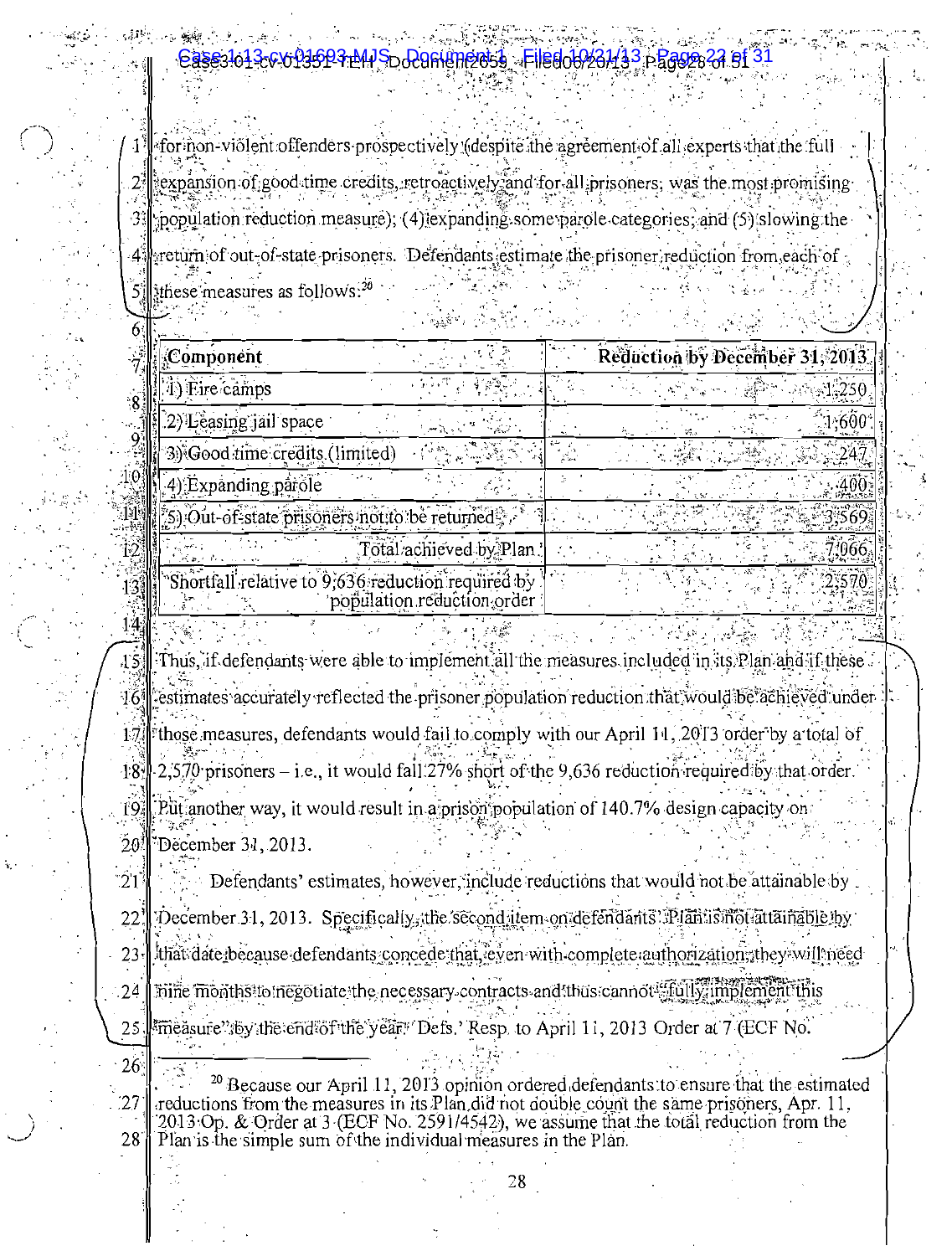2609/4572). In fact, defendants do not assert that by December 31, 2013 their achieve any specific reduction in the prison population as a result of the reassignment of prisoners to leased jail space. Consequently, we cannot credit the Plan with the 1,600 sprisoner reduction as a result of leasing jail capacity by December 31, 2013. With this adjustment, defendants' Plan is as follows:

| Component                                                                       | Reduction by December 31, 2013 |
|---------------------------------------------------------------------------------|--------------------------------|
| ) Fire camps                                                                    |                                |
| 2) Leasing jail space (17600)                                                   |                                |
| 3) Good time credits (limited)                                                  |                                |
| 4) Expanding parole                                                             |                                |
| 5) Out-of-state prisoners not to be returned                                    |                                |
| Total achieved by Plan                                                          |                                |
| Shortfall relative to 9,636 reduction required by<br>population reduction order |                                |

Eliminating the effect of the proposed jail leasing measure, defendants. Plan fails to comply 15) with our April 11, 2013 order by a total of 4,170 prisoners  $-$ i.e., it falls 43% short of the  $16<sub>i</sub>$ 9,636 reduction required by that order. Put another way, defendants? Plan would actually result in a prison population of 142.6% design capacity on December 31, 2013. In short,  $18.$ defendants' Plan clearly fails to meet the design capacity limit ordered by this Court – and 19 affirmed by the Supreme Court  $-$  by a significant amount. 20

:141

Although defendants' Plan does not come close to meeting the population reduction  $21$ required by our order, defendants also advise us that this deficient Plan cannot be :22 immediately implemented because all but one of the measures included therein are contrary  $23^{\circ}$ to state law. Ehissincludes the measure to slow the return of out of state prisoners, even  $24<sup>°</sup>$ though the legal authorization to house these prisoners out of state in the first place was 25 provided by Governor Schwarzenegger's Emergency Proclamation, which Governor Brown  $.26$ terminated earlier this year on the erroneous legal ground that no constitutional violation 27 existed any longer in the California prison system. In other words, defendants must now

 $129<sup>1</sup>$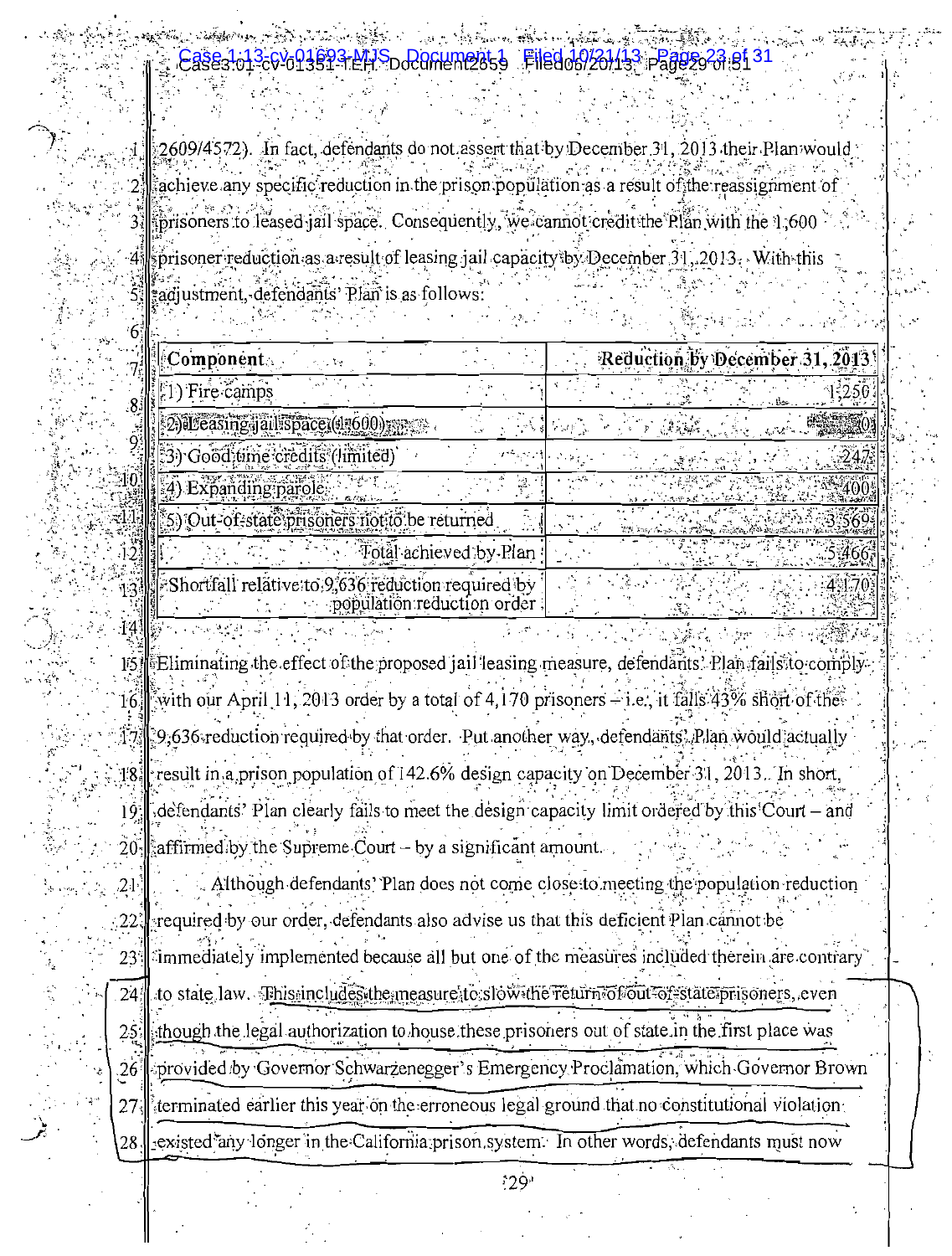Coase 1:01-cv-0169B-MLIS Documentos Findology 43 Page384 p5 81

rseek authorization (from the Legislature, or from this Court in the form of a waiver of state elaw) for a new measure that is required only because of the Governor stown or action in '민준은 '정도로 ' terminating his own emergency authority. and his refusalito reinstate this authority

 $\Theta$  Defendants' June  $4\sqrt{2}$  2013 status report indicates that they have proceeded no further in making the necessary preparations to implement the measures in the Plan other than to draft

6 roposed legislation.<sup>21</sup> Defs.' June 2013 Status Report (ECF No. 2651/4653). Moreover, with regard to all measures that require authorization, the leader of the State Senate has

declared them DOA, dead on arrival: Hardy Decl., 13, Ex. B. (ECF No. 2628/4612). In sum. there is more than merely a substantial numerical deficiency with regard to defendants? ≀ٍه∍ \$Plan.<sup>22</sup> EO

#### B. The Need for Further Relief

 $11\,$ 

 $14<sup>3</sup>$ 

 $15<sup>1</sup>$ 

 $16$ 

17

 $48^{\circ}$ 

19

 $20<sub>2</sub>$ 

 $2<sub>1</sub>$ 

 $22$ 

alining<br>alining

In responding to defendants' submission of a "Plan" that fails to comply with our  $12^{\frac{1}{3}}$  $13$   $\&$  Order, we begin again with the Supreme Court's prior decision:

> If government fails to fulfill its obligation to provide care consistent with the Eighth Amendment, the courts have a responsibility to remedy the resulting Eighth Amendment, violation. See Hutto v. Finney, 437 U.S. 678; 687, h. 9, 98:S. Ct.<br>2565, 57 L. Ed.2d 522 (1978). Courts must be sensitive to the State's interest in punishment, deterrence, and rehabilitation, as well as the need for deference to experienced and expert prison. administrators faced with the difficult and dangerous fask of housing large numbers of convicted criminals. See *Bell-v*.

<sup>21</sup> The two exceptions are that they have (a) continued with construction of the California Health Care Facility in Stockton and the DeWitt Nelson Correctional Annex in Stockton; and (b) revised the 2013-2014 budget to include appropriations to increase fire camp capacity. Defs.' June 2013 Status Report 1-2 (ECF No. 2651/4653)

<sup>22</sup> There are many other, although more minor, examples of how defendants have failed to follow the clear terms of our April 11, 2013 order. For example, defendants: failed<br>to list the total number of prisoners who would be released as a result of the Plan (violating  $23<sub>1</sub>$  $24.$ provision (2)(d) of the order); cited an excluded reason for failing to include various measures on the Plan (e.g., cited public safety as reason for not including expansion of good  $25<sub>1</sub>$ time credits for all prisoners) (violating provision (2)(e) of the order); failed to provide a substantive explanation as to how the Plan would provide a durable solution to the problem of overcrowding (violating provision (2)(f) of the order), failed to provide an estimate  $26^{\frac{1}{2}}$ regarding the effect on durability of slowing the return of out-of-state prisoners (violating provision (2)(g) of the order), and failed to use their "best efforts" to implement the Plan. 27 Additionally, defendants failed to provide the necessary information in their May monthly 28 report required by provision (4)(b) of our order.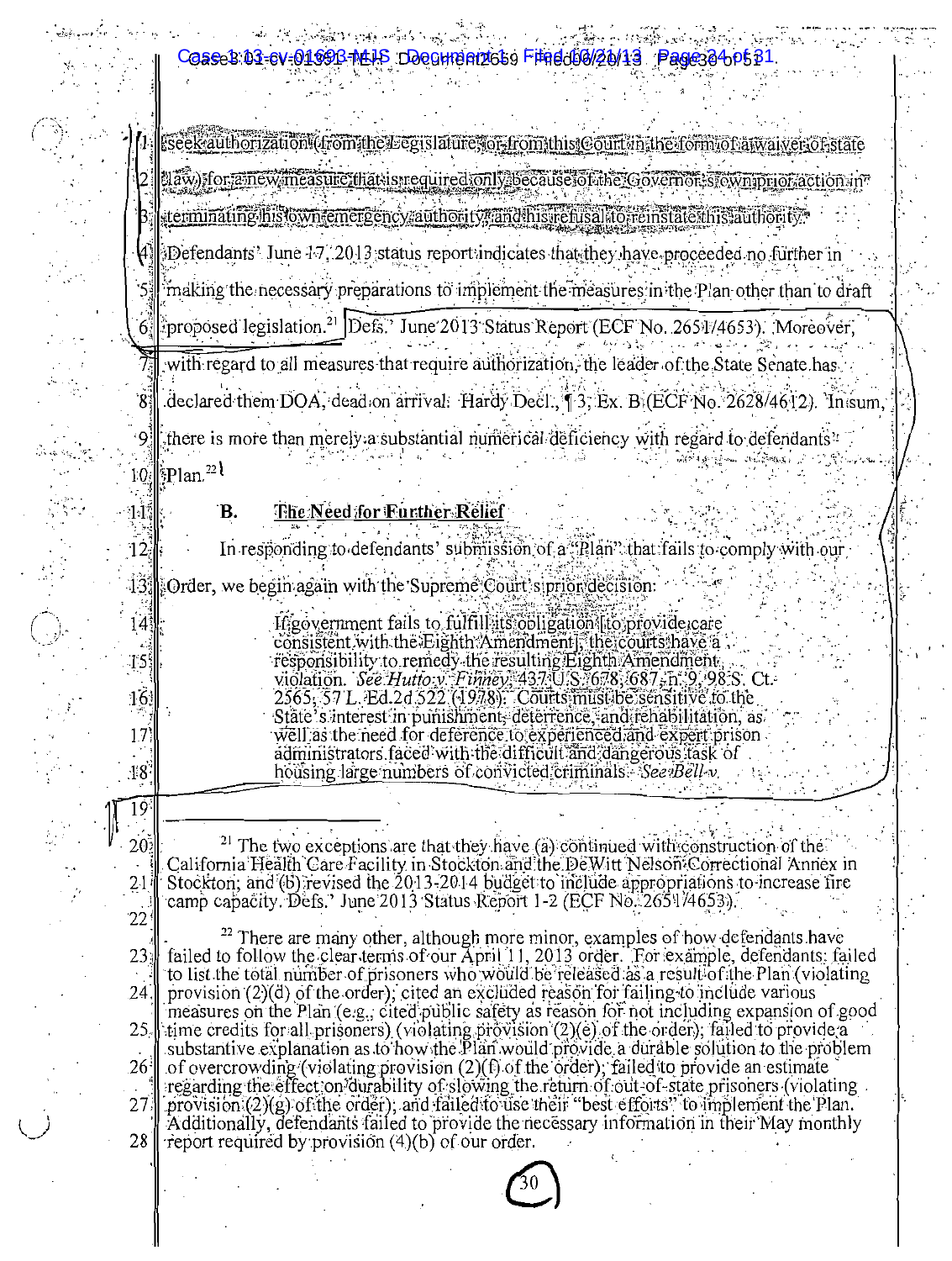$\mathcal{F}_{\text{max}}$ 

 $\overline{a}$ 

 $\mathbf{I}$ 

 $\mathcal{I}$ 

EXHIBIT "C"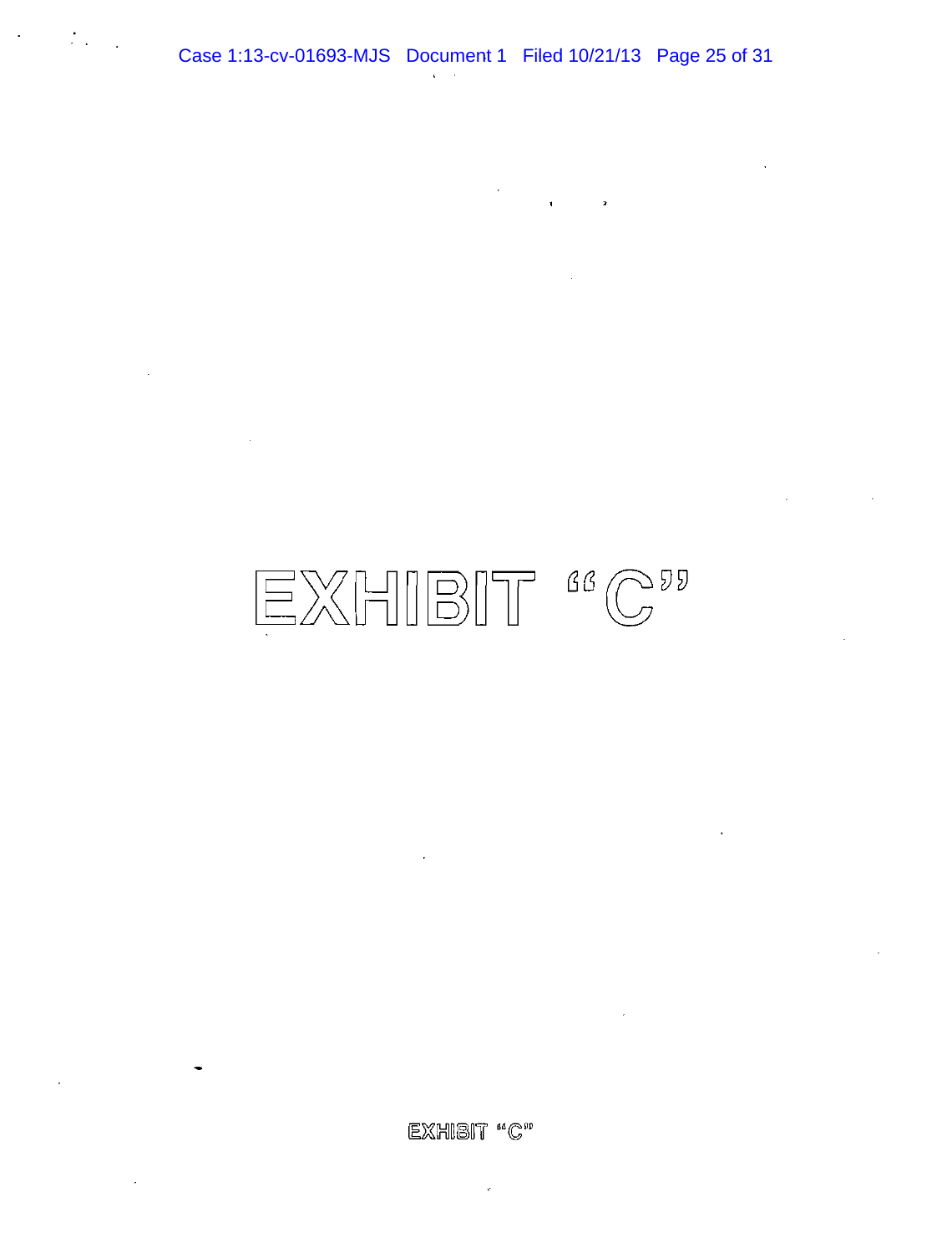**\*Expansion of Good Time Credits.** 1.

3-cv-01693-MJS ·Document 1

1.

 $\ddot{\phantom{a}}$  .

 $\sqrt{2}$ 

 $\frac{M}{2}$  .

A single measure is sufficient to remedy the 4,170 prisoner deficiency: the full expansion of good time credits set forth in Item 4 of defendants. List, submitted on May 2.  $3^{\circ}$ 2013. The Plan defendants propose to implement includes a highly limited version of good  $4<sup>1</sup>$ time credits that applies prospectively only and applies to a limited number of prisoners.  $\mathbb{R}$  This limited version would result in the reduction of only 247 prisoners by December 31.  $6 \,$  $\langle 7 \rangle$ , 2013. Defs. Resp. at 35 (ECF No. 2609/4572). If, however, defendants were to implement  $8$ .  $\frac{1}{2}$  the full expansion of good time credits set forth in Item 4 of their List—lie. prospectively and retroactively, for all prisoners – the measure would result in the additional reduction of 10 as many as 5:385 prisoners by December 31, 2013. This is more than sufficient to remedy  $1.11$ ]. the 4,170 prisoner deficit and achieve the reduction in the prison population to  $137.5\%$ 12. design capacity by December 31, 2013.

Defendants state their reasons for not including the full expansion of good time credits T3. in their Plan as follows: (1) retroactive expansion results in the immediate release of some  $14.$  $15.$ aprisoners, threatening public safety; and  $(2)$  expansion of good time credits to prisoners convicted of violent offenses threatens the public safety. Defs. *Resp. at 35* (ECF No. 16. 42609/4572).  $17$ 

 $\overline{18}$ We reject these arguments because they are contrary to the express factual findings 19 that this Court has already made and that have been affirmed by the Supreme Court. As  $\sim$  $20^{\circ}$ explained at length *supra* Section I.B, this Court carefully considered the question of whether the expansion of good time credits was consistent with public safety in our August 2009  $21$ Opinion & Order. We heard extensive testimony from the leading experts in the country, all '22 I  $23.3$ of whom – including the now Secretary of CDCR Dr. Beard – testified that the expansion of good time credits could be implemented safely, both prospectively and retroactively. Even  $24:$ 25 defendants' expert agreed that there was no statistically significant relationship between early 26 release through good time credits and recidivism. Furthermore, many jurisdictions 27 (including a number of counties in California) had safely used the expansion of good time  $28$ credits to reduce their prison populations. We therefore concluded that the expansion of

 $1.37$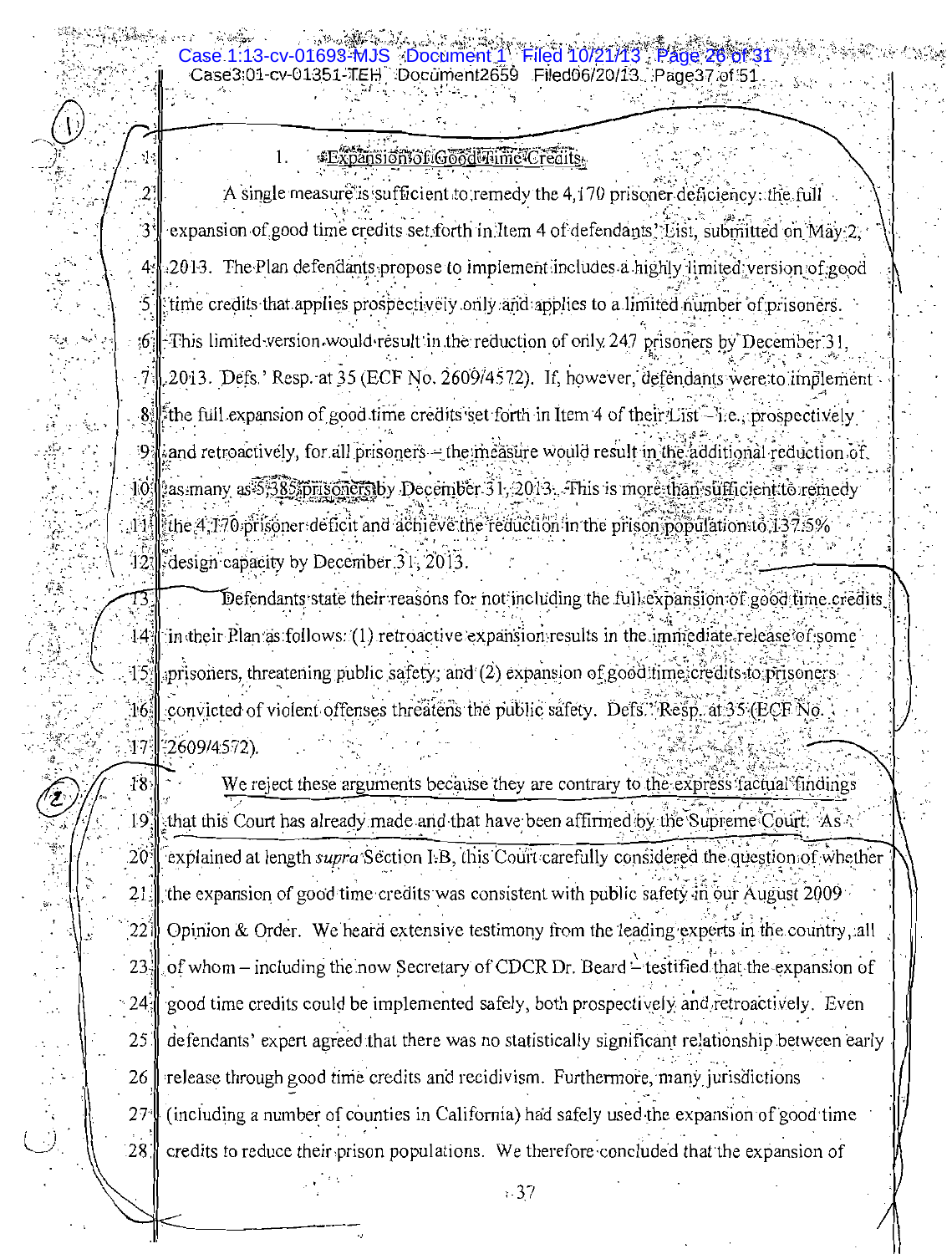# $\textcolor{red}{\textbf{EXHIBIT}} \textcolor{red}{\textbf{66}} \textcolor{red}{\textbf{D}} \textcolor{red}{\textbf{97}}$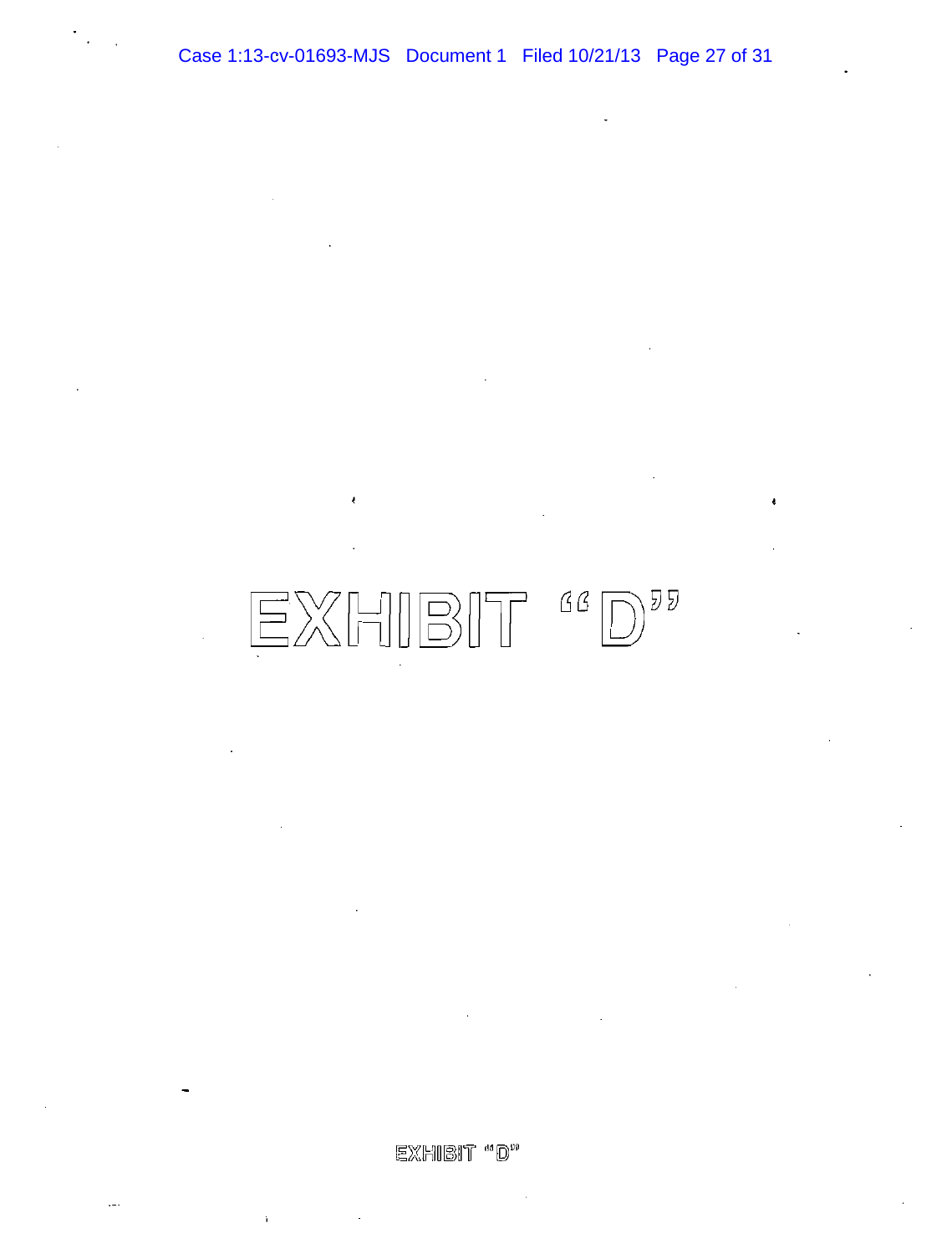|                                               | Case 1:13-cv-01693-MJS                                                                                                                                                                                                                              |                         | Document 1 Filed 10/21/13 Page 28 of              |                                                                             | Attachment-B |
|-----------------------------------------------|-----------------------------------------------------------------------------------------------------------------------------------------------------------------------------------------------------------------------------------------------------|-------------------------|---------------------------------------------------|-----------------------------------------------------------------------------|--------------|
| STATEJOF CALIFÓRNIA                           |                                                                                                                                                                                                                                                     |                         |                                                   | DEPARTMENT OF CORRECTIONS AND REHABILITATION                                | CDCR-128-B1  |
| INMATE INAME                                  | NOTICE OF CLASSIEICATION HEARING<br><b>CDCINUMBER</b>                                                                                                                                                                                               | DATE:                   |                                                   | <b>HOUSING</b>                                                              |              |
| SMITH                                         | K-17050                                                                                                                                                                                                                                             |                         | SEPTEMBER 11, 2013                                | $E \le 530$                                                                 |              |
|                                               | YOU\$WINGRARPEAR BEFOREASUNIT/{INSTITUTIONAL CLASSIFICATION*COMMITTEE*WITHIN THE NEXT 30 DAYS FOR<br>REVIEW AND CONSIDERATION OF THE FOLLOWING:                                                                                                     |                         |                                                   |                                                                             |              |
|                                               |                                                                                                                                                                                                                                                     |                         |                                                   |                                                                             |              |
|                                               | outare being provided this written notice to advise that you will be seen by a classification committee if determined<br>elidiblefforthousing in a correctional facility within California or a prison facility out of state. You have the right to |                         |                                                   |                                                                             |              |
|                                               | appeal the committee's decision. These transfers are required to comply with a federal court order to reduce the                                                                                                                                    |                         |                                                   |                                                                             |              |
|                                               | prisonipopulation within California prisons. Due to the number of transfers required to meet the court's order an                                                                                                                                   |                         |                                                   |                                                                             |              |
|                                               | appeal may not be responded to prior to your transfer.                                                                                                                                                                                              |                         |                                                   |                                                                             |              |
|                                               | .<br>ANMDECISION TO TRANSFER BASED ON THIS NOTICE IS CONSIDERED A NON-ADVERSE ACTION TAKEN TO                                                                                                                                                       |                         |                                                   |                                                                             |              |
|                                               | ACCOMMODATE THE FEDERAL COURT ORDER.                                                                                                                                                                                                                |                         |                                                   |                                                                             |              |
|                                               | WOUHAWE THE RIGHT TO APPEAL THIS ACTION AFTER A CLASSIFICATION COMMITTEE REFERS YOU FOR                                                                                                                                                             |                         |                                                   |                                                                             |              |
|                                               | TRANSFER: THE APPEAL PROCESS WILL NOT PREVENT TRANSFER IN MOST CASES                                                                                                                                                                                |                         |                                                   |                                                                             |              |
| Effective Communication.                      |                                                                                                                                                                                                                                                     |                         |                                                   |                                                                             |              |
|                                               | ial Mordisabilities or issues requiring equally effective communication                                                                                                                                                                             |                         |                                                   |                                                                             |              |
| <b>IN AS TABE score: RGPL</b>                 | date:                                                                                                                                                                                                                                               |                         |                                                   |                                                                             |              |
|                                               | in S. has been identifies with a disability / communication <b>fistual</b> , and as such a personal interview is being conducted on .<br>Interdet to ensure ferfective communication. After reviewing the DEC for <i>principal interior c</i>       |                         |                                                   |                                                                             |              |
|                                               | assistance noted below was provided                                                                                                                                                                                                                 |                         |                                                   |                                                                             |              |
|                                               | "S" was identified with (check all that apply):                                                                                                                                                                                                     |                         |                                                   |                                                                             |              |
|                                               | El Hearing El Vision El Speech El Learning Disablity<br>回面 ABE:4:0:or lower./.novi ABE:[ ]:DevelopmentaliDisability                                                                                                                                 |                         |                                                   |                                                                             |              |
|                                               | <b>NCCCMS</b> Foreign Language Speaking                                                                                                                                                                                                             |                         |                                                   |                                                                             |              |
|                                               | Assistance provided to ensure effective communication (thees all that apply).                                                                                                                                                                       |                         |                                                   |                                                                             |              |
|                                               | En de Constated heidighotheed any assistance for Effective Contribution<br><b>IN JUse of Tiext:Magnifier, IN Juarge Print-Material Li Rea</b>                                                                                                       |                         |                                                   |                                                                             |              |
|                                               | allanguage Interpreter a Simple English Spoken Slow W.Cledn<br><b>In Signitanguage Interpreter In Lip Reading</b>                                                                                                                                   |                         | was wear <del>tn</del> g his hearing              |                                                                             |              |
|                                               | <b>El Written Notes (See attached notes</b>                                                                                                                                                                                                         |                         |                                                   |                                                                             |              |
| 图:Other:                                      |                                                                                                                                                                                                                                                     |                         |                                                   | <b>SNE</b>                                                                  |              |
|                                               | iMethod üsed¦tõ determine çõmmuqication was effective (checivall that aptoly                                                                                                                                                                        |                         |                                                   |                                                                             |              |
|                                               | [9] Sureiterated in his own words, what was explained<br>El Stasked appropriate questions regarding the mormation provider                                                                                                                          |                         | yovideo appropriate, subs<br>'S" did not appeakto | <b>antyč-respo</b> nšes to questions asked<br>understand the communication. |              |
| E TOther,                                     | even though the primary method of pommunication was                                                                                                                                                                                                 |                         |                                                   |                                                                             |              |
|                                               |                                                                                                                                                                                                                                                     |                         |                                                   | $-20.3$                                                                     |              |
|                                               | Li Inmate Waives Right to Appear in Person                                                                                                                                                                                                          |                         |                                                   |                                                                             |              |
|                                               |                                                                                                                                                                                                                                                     |                         |                                                   |                                                                             |              |
|                                               | <b>El Inmate Waives Right to 72 Hour Notification</b>                                                                                                                                                                                               |                         |                                                   |                                                                             |              |
| ⊡ Name of Staff Assistant:<br>Language, etc.) |                                                                                                                                                                                                                                                     | Ť.                      |                                                   | g. Mgan necessary for DDP, EOP, Foreign                                     |              |
|                                               |                                                                                                                                                                                                                                                     |                         |                                                   |                                                                             |              |
| <b>ANSER</b> SALES                            |                                                                                                                                                                                                                                                     |                         |                                                   | INSTITUTION:                                                                |              |
| STAFF: AGUIAR                                 |                                                                                                                                                                                                                                                     | TITL                    |                                                   |                                                                             |              |
| SIGNATURE.<br><u>ROUTING INSTRUCTIONS:</u>    |                                                                                                                                                                                                                                                     | ORIGINAL: OFFENDER-FILE |                                                   | ASP<br>COPY:<br><b>INMATE</b>                                               |              |

l,

 $\overline{\phantom{a}}$ 

l,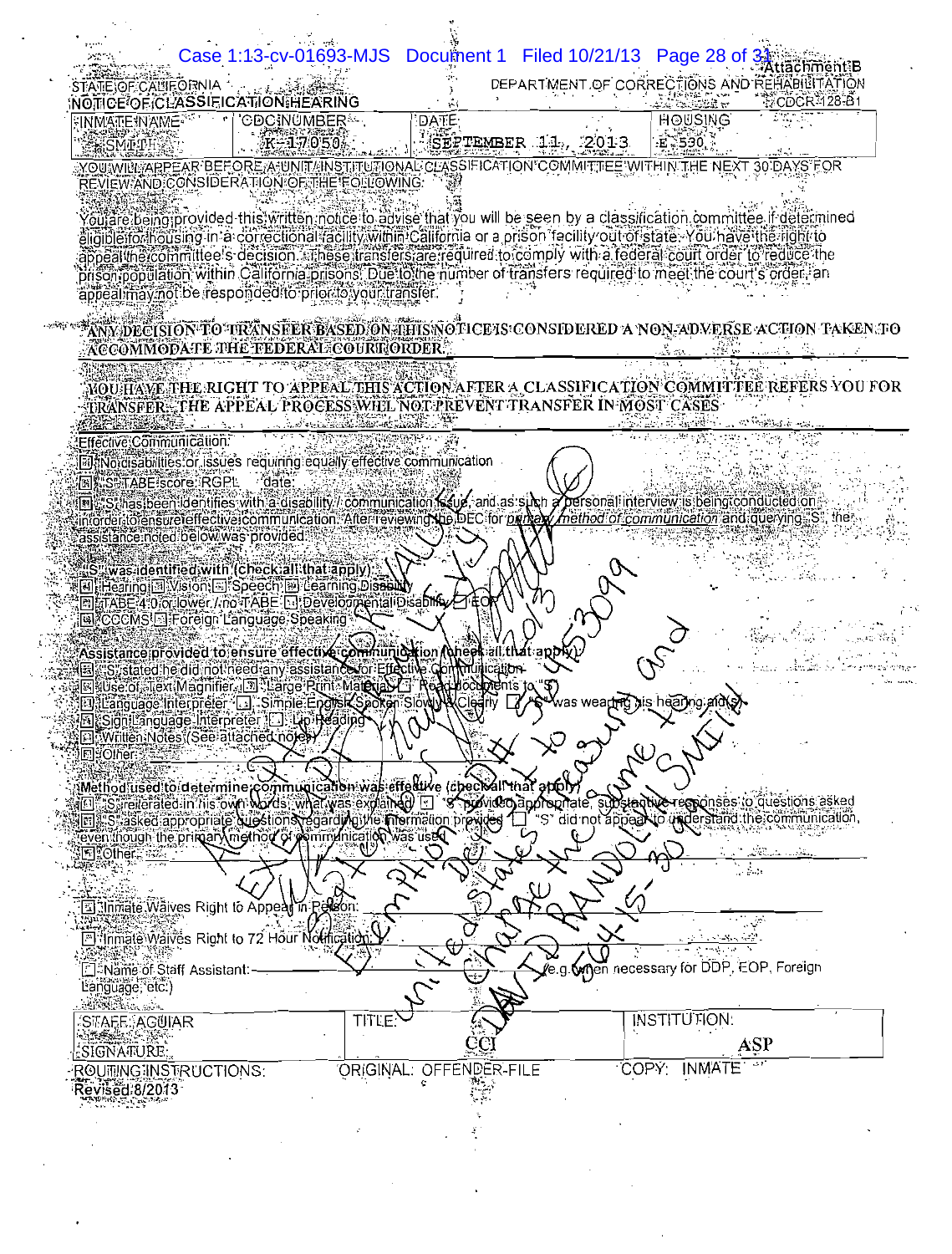Case 1:13-cv-01693-MJS Document 1 Filed 10/21/13 Page 29 of 31

# $\begin{tabular}{c} {\bf \small{EX}} \\ {\bf \small{[}}\\ {\bf \small{[}}\\ \end{tabular}$

 $\text{EXFMBIT} \text{ ``E''}$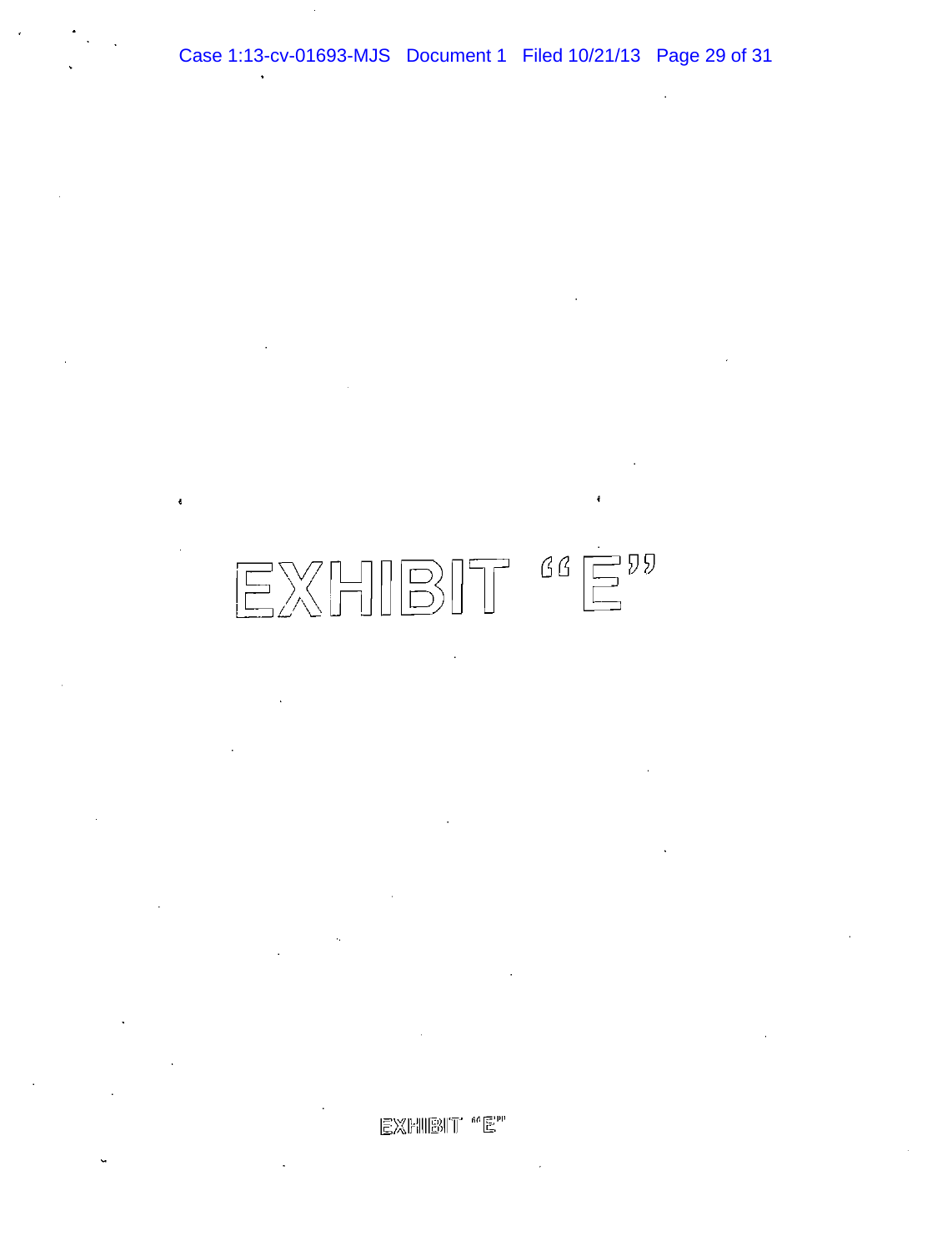STATE OF CALIFORNISE 1:13-CV-01693-MJS DOCUMENt 1 Filed 10/21/13<br>CDCR-128-G. CLASSIFICATION CHRONO DEPARTMENT OF CORRECTIONS AND REHABILITATION Page 30 of 31

| CDCR#:<br>K17050 | Name:<br><b>SMITH</b>          | <b>Placement Score: 19</b><br>Level: II<br><b>GP/SNY: GP</b> | Type and Release Date:<br>EPRD 10/11/25<br>Housing: FAC E 530-2-13-5L |
|------------------|--------------------------------|--------------------------------------------------------------|-----------------------------------------------------------------------|
| Custody:         | <b>Assignment: PIA MET FAB</b> | WG/PG: A1A                                                   | <b>RGPL:0.0 / GED</b>                                                 |
| <b>MEDAR</b>     | COMPAS: V.4; Not Required.     | 1/1/98                                                       | CSRA: LOW (1)                                                         |

Subiect appeared before Facility E UCC on this date for involuntary special transfer & annual review for alternate placement due to Court Ordered Population Reductions. Subject's CDCR 812, 812C, 127 and 840 have been reviewed and updated. Subject's full case factors are noted on CDCR 128-G, Initial Classification Chrono dated 10/22/03. The following case factors changes are noted: Any case factors that have changed since S's ASP's Initial Classification Chrono has been updated on this review. Per CDCR 128B, Eligibility Chrono for Court Ordered Population Reduction dated 9/9/13. Subject is eligible for COCF but not MCCF due to TTS/MED RISK MCC and not CCF due to TTS/MED RISK MCC/VIO/SEX. S was given 72 hours notice prior to committee per CDC 128B-1 dated 9/11/13. Archive D65137 reviewed on 7/24/03.

Effective Communication: Subject does not have case factors requiring effective communication assistance despite Subject having a TABE of below 0.0. Subject speaks/understands English without need any assistance. S stated he didn't need assistance. The following was used to ensure effective communication: S reiterated in his own words what was explained. S provided appropriate substantive responses to questions asked, and S asked appropriate questions regarding the information provided.

Committee action: Refer this case to the CSR for a non adverse transfer to COCF ALT ASP-II as determined by availability. Upon transfer MED A R custody, A1A WG/PG and D/C approved.

Inmate Comments: Subject participated in today's committee action and he stated that he does not want to transfer out of state under the COCF program and that transferring him would put his life in danger due to the type of case he's incarcerated for currently (a sex case). Subject was informed of his right to appeal.

# **Pertinent Case Factors for Transfer:**

Medical CDC 128 C3: dated 7/2/13 reflects: Permanent, OP, 2. Infreq Basic Consultation, 2. Full Duty . 2. Medium Risk, 2. Uncomplicated Nursing, FH Clear.

Medical Restrictions: Cocci II restricted however S signed a Cocci II transfer waiver on 7/19/13 and 7410 dtd 8/30/12 is noted.

DPP: N/A. DDP: NCF dtd 3/3/03. Dental Priority Code: #3 dtd 9/12/13.

TB Alert code is 22 dated 4/29/13.

Mental Health chrono dated 8/8/96 reflects: not a participant in the MHSDS.

**E. SUNAMOTO. FCI.** 

**CHAIRPERSON** ADDITIONAL COMMITTEE MEMBERS

. AGUIAR, CCI

**RECORDER** 

| H. HATTEN, CCI                                  |                     | E. ARAIZA, CCII                     |     |                       |   |
|-------------------------------------------------|---------------------|-------------------------------------|-----|-----------------------|---|
| N. MENDEZ, CCI                                  |                     | J. TRUJILLO, CCI                    | ఞ   |                       |   |
| M. COWARDS, EDUCATION - ALL                     |                     | XXX, XXX                            | د ۱ |                       |   |
| INST: ASP                                       | CLASSIFICATION: UCC |                                     | N   | $\cdot$ DATE: 9/20/13 | . |
| DISTRIBUTION:<br><b>INMATE</b><br>OFFENDER FILE |                     | <b>ANNUAL &amp; TRANSFER REVIEW</b> | w   |                       |   |